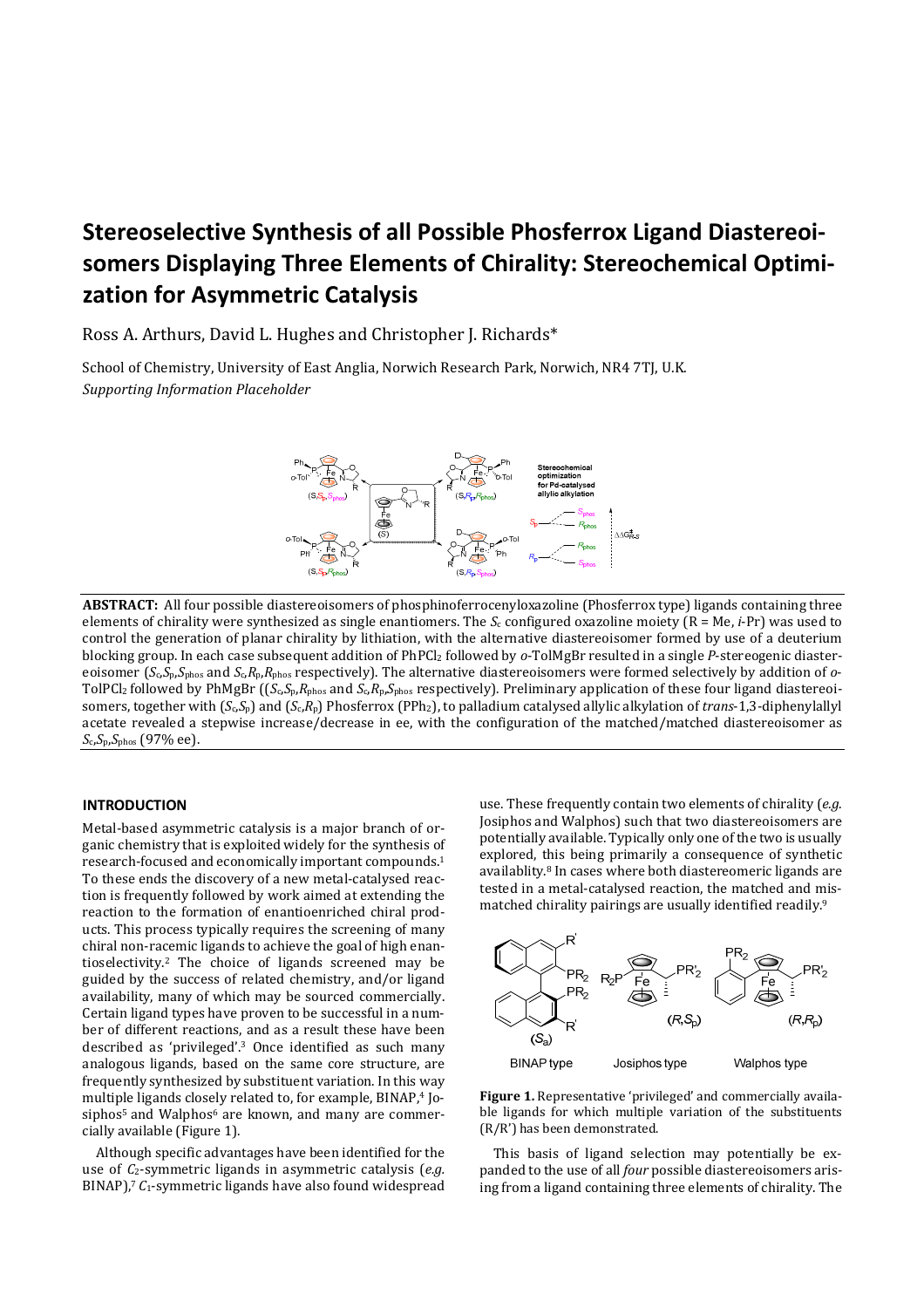configuration of each of the these will likely have a significant influence on product enantioselectivity, and the optimum relative configuration may well be reaction dependent. This has the potential to provide an alternative pathway to ligand optimization in asymmetric catalysis. To the best of our knowledge such methodology has not been described previously.<sup>10</sup>

#### **RESULTS AND DISCUSSION**

Our approach to achieving the selective synthesis of all four possible enantiopure diastereoisomers of a chiral bidentate ligand started with ferrocenyloxazoline (*S*)-**1a** (R = *i*-Pr). This is known to undergo highly diastereoselective lithiation  $(dr > 100:1)<sup>11</sup>$  such that subsequent addition of Ph<sub>2</sub>PCl results in bidentate ligand (*S*,*S*p)-**L1a** (Scheme 1).12 This ligand has been applied extensively in metal-catalysed asymmetric synthesis (Pd, Ru, Ir, Cu, Ag, Ni).13 We recently reported the adaptation of this lithiation/Ph2PCl quench procedure for the selective synthesis of the corresponding diastereomeric ligand. Specifically, initial selective lithiation is followed by introduction of deuterium to give (*S*,*R*p)-2-*d*-**1a**, 14 such that a second lithiation, under non-selective conditions, is instead controlled by the introduced isotope  $(k_H/k_D \sim 20)$ . Following addition of Ph<sub>2</sub>PCl the target product (*S*,*R*p-5-*d*-**L2a**) is obtained predominantly as one diastereoisomer (dr = 10 : 1 – Scheme 1).15 Corresponding ligands  $(S, S_p)$ -**L1b** and  $(S, R_p$ -5-*d*-**L2b**) have been obtained in the same way from ferrocenyloxazoline  $(S)$ -1b  $(R =$ Me).12c,15

**Scheme 1**. Oxazoline auxiliary mediated control of planar chiral diastereoselectivity (*S*,*S*p), and adaption by use of a deuterium blocking group (*S*,*R*p).



In order to extend this chemistry for the introduction of a third element of chirality we considered procedures for the selective creation of a phosphorus-based stereogenic center. Although many methods are known for the stereocontrolled synthesis of *P*-stereogenic compounds.<sup>16</sup> in this instance efficiency would result if the lithiated planar chiral precursor to phosphorus introduction could be used to control diastereoselectivity. There are several reports in the literature of the reaction of chiral nucleophiles with  $RPX_2$  (X =

 $Cl$ ,  $NEt<sub>2</sub>$ ) where differential replacement of both leaving groups X leads to a product in high diastereoselectivity.17 A further example is the use of lithiated planar chiral Ugi's amine as the nucleophile for the first step, followed by addition of an aryl Grignard reagent, to give *P*-stereogenic P-N ligands in high dr.<sup>18</sup>

Accordingly, diastereoselective lithiation at -78 oC of (*S*)- **1a** (conditions A) was followed by addition of PPhCl2 and warming of the reaction mixture to room temperature. After re-cooling to -78 oC, subsequent addition of *o*-TolMgBr, followed by warming of the reaction mixture to room temperature and work-up, resulted in the isolation of a new Phosferrox ligand. After purification by column chromatography and recrystallisation, the product was identified as (*S*,*S*p,*S*phos)-**L3a** following determination of the X-ray crystal structure (Scheme 2, Figure 2).<sup>19</sup> Use of the same methodology, but instead with *o*-TolPCl2 and PhMgBr as reagents, resulted in the formation of the alternative *P*-stereogenic diastereoisomer (*S*,*S*p,*R*phos)-**L4a**, an outcome again confirmed by determination of the X-ray crystal structure (Figure 3).<sup>19</sup> In both cases the new phosphorus-based stereogenic center is formed with high diastereoselectivity (*vide infra*). As lithiation of (*S*)-**1b** is also known to proceed with high diastereselectivity,  $12c,15$  this enabled the application of this methodology to the synthesis of (*S*,*S*p,*S*phos)-**L3b** and (*S*,*S*p,*R*phos)- **L4b**, both isolated as single diastereoisomers following column chromatography.

**Scheme 2**. Stereoselective synthesis of *P*-stereogenic diastereoisomers (*S*,*S*p,*S*phos)-**L3a**/**b** and (*S*,*S*p,*R*phos)-**L4a**/**b**.



The extension of this methodology to the synthesis of the remaining two planar chiral diastereoisomers started with  $(S,R_p)$ -2-*d*-**1a** (>90% D incorporation).<sup>15</sup> Use of lithiation conditions B, followed by addition of *o*-TolPCl2 and then PhMgBr as before, led to isolation of a single Phosferrox derivative containing *n*-butyl and *ortho*-tolyl groups (14% yield). The competitive and undesired reaction of *n*-BuLi led us to evaluate *s*-BuLi/THF as an alternative base/solvent combination for this reaction. These conditions (C) applied previously to the lithiation of  $(S)$ -1a resulted in an  $8:1$  dr,  $11$ therefore allowing the larger kinetic isotope effect associated with lithiation<sup>20</sup> to dominate planar chiral diastereoselectivity. To confirm this, application of conditions C to the lithiation of (*S*,*R*p)-2-d-**1a** followed by addition of TMSCl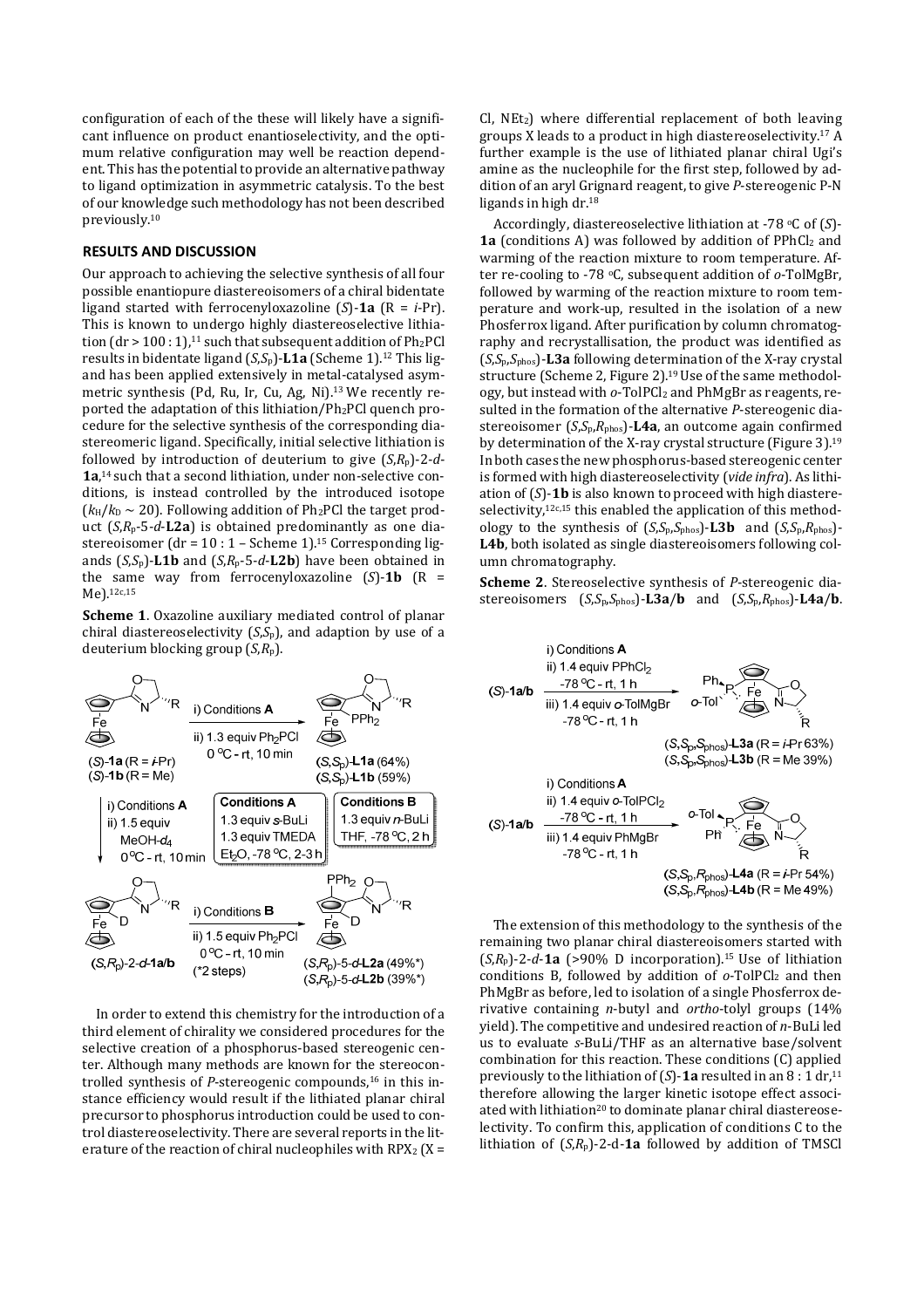resulted in a 5 : 1 ratio of the resulting silvlated  $(S, R_p)$  :  $(S, R_p)$ *S*p) diastereoisomers (68% yield). Furthermore, lithiation in the same way, followed by addition of  $o$ -TolPCl<sub>2</sub> and then BuMgCl, led to the predominant formation of the same Phosferrox derivative formed when using *n*-BuLi as base, assigned as (*S*,*R*p,*S*phos)-**2a** by analogy to the chemistry described above (Scheme 3).



**Figure 2.** Representation of the X-ray crystal structure of (*S,S*p*,S*phos)-**L3a** (hydrogen atoms omitted for clarity). Principal bond lengths [Å] include: C(1)-C(3) 1.460(2), C(2)-P(1) 1.8283(18). Principal torsions [°] include: C(2)-C(1)-C(3)-N(1) -159.38(19), C(1)-C(2)-P(1)-C(6) 58.74(17), C(1)-C(2)-P(1)-  $C(4)$  162.54(16),  $C(2)$ -P(1)-C(6)-C(7) -154.48(15), C(2)-P(1)- $C(4)$ -C(5) 86.89(15). Thermal ellipsoids are drawn at the 50% probability level.



**Figure 3**. Representation of the X-ray crystal structure of (*S*,*S*p,*R*phos)-**L4a** (hydrogen atoms omitted for clarity). Principal bond lengths [Å] include: C(1)-C(3) 1.458(4), C(2)-P(1) 1.826(3). Principal torsions [°] include: C(2)-C(1)-C(3)-N(1) - 175.6(3), C(1)-C(2)-P(1)-C(6) 83.7(3), C(1)-C(2)-P(1)-C(4) - 172.2(3), C(2)-P(1)-C(6)-C(7) 176.3(2), C(2)-P(1)-C(4)-C(5) 92.6(3). Thermal ellipsoids are drawn at the 50% probability level.

**Scheme 3**. Demonstration of deuterium mediated planar chirality reversal with configurational control of a phosphorus based stereogenic center.



**Scheme 4**. Stereoselective synthesis of *P*-stereogenic diastereoisomers  $(S, R_p, R_{phos})$ -**L5** and  $(S, R_p, S_{phos})$ -**L6**,  $*(dr = 15 :$ 1 for **L5b**).



Conditions C were then used for the synthesis of (*S*,*R*p,*R*phos)-5-*d*-**L5a** and (*S*,*R*p,*S*phos)-5-*d*-**L6a** (Scheme 4). For both reactions comparison of the 31P NMR spectra obtained after work-up again revealed excellent configurational control of the phosphorus-based stereogenic center. Separation of the product from the alternative planar chiral diastereoisomer was achieved readily by column chromatography. This chemistry was extended to the synthesis of  $(S, R_p, R_{\text{phos}})$ -5-*d*-**L5b** and (*S*,*R*p,*S*phos)-5-*d*-**L6b**, both isolated predominantly as a single diastereoisomer following column chromatography, and in the case of (*S*,*R*p,*S*phos)-**L6b** as a single isomer by a subsequent recrystallisation. The configuration of (*S*,*R*p,*S*phos)-**L6b** was established by an X-ray crystal structure determination (Figure 4), $19$  confirming that it is the planar chirality, and not the oxazoline-based stereogenic center, that exclusively controls the configuration of the phosphorus based stereogenic center.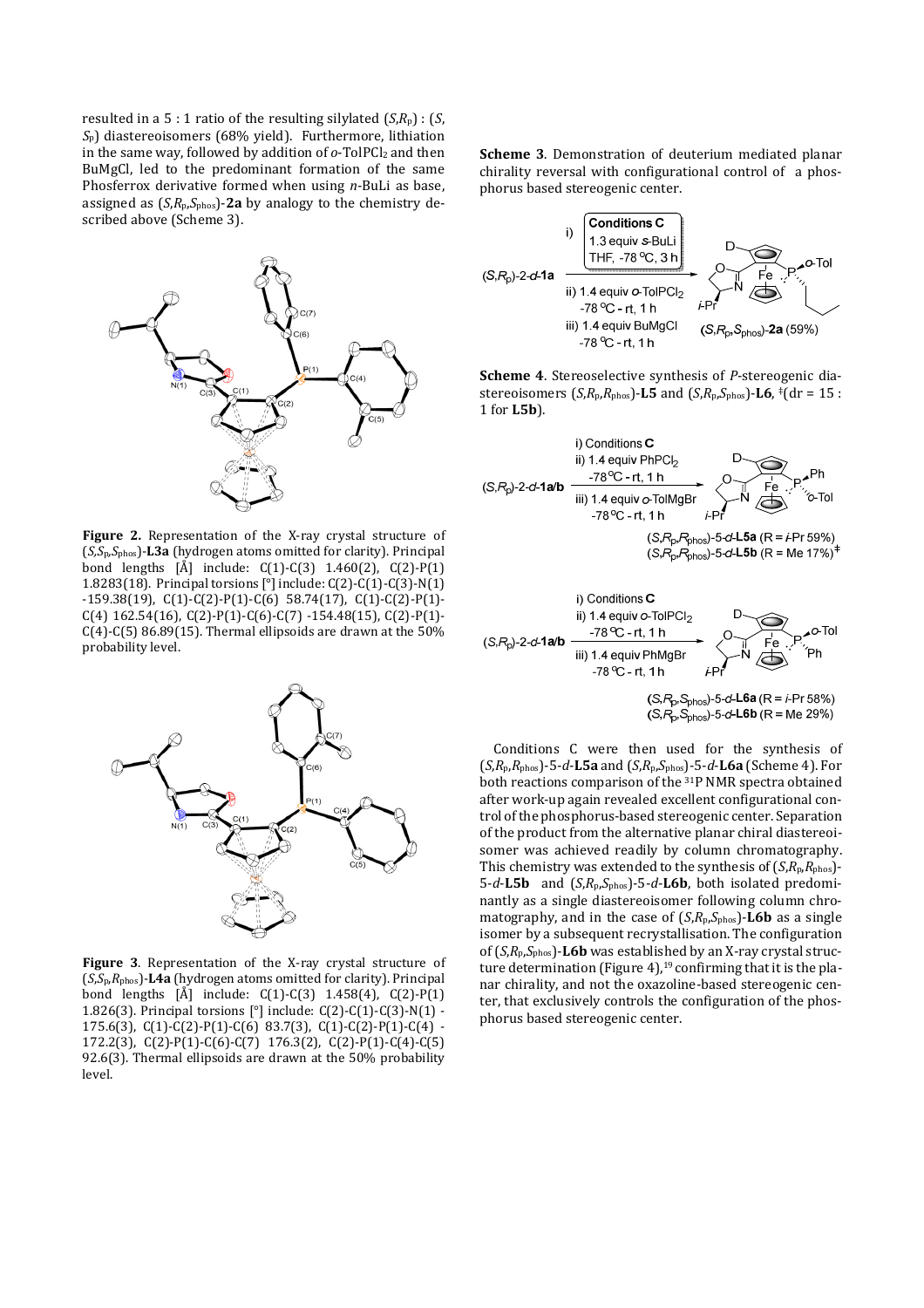

**Figure 4.** Representation of the X-ray crystal structure of (*S,R*p*,S*phos)-**L6b** (hydrogen and deuterium atoms omitted for clarity). Principal bond lengths  $\left[\AA\right]$  include:  $C(1)$ - $C(3)$  1.460(5), C(2)-P(1) 1.828(4). Principal torsions  $[°]$  include: C(2)-C(1)- $C(3)-N(1)$  7.5(7),  $C(1)-C(2)-P(1)-C(6) -89.2(4)$ ,  $C(1)-C(2)-P(1)-C(3)$  $C(4)$  169.7(3),  $C(2)$ -P(1)-C(6)-C(7) -173.0(3), C(2)-P(1)-C(4)-C(5) -93.3(3). Thermal ellipsoids are drawn at the 50% probability level.

All four *P*-stereogenic diastereoisomers (**L3a**/**b**-**L6a**/**b**) were obtained by column chromatography on silica. In some instances epimerization was noted, as has been observed previously for other *P*-stereogenic compounds containing a ferrocenyl substituent.18a,21,22 To investigate this further, a 1 : 0.2 ratio of (*S,S*p*,S*phos)-**L3a**/(*S,S*p*,R*phos)-**L4a** was heated for 24 h at 65  $\,^{\circ}$ C in hexane containing chromatography grade  $SiO<sub>2</sub>$  (40-65 µm). This resulted in a change in ratio to  $1:1$ , whereas the in the absence of  $SiO<sub>2</sub>$ , or with added neutral  $Al_2O_3$  (10-200 µm), no change was observed. Similarly, heating initially pure (*S*,*R*p,*R*phos)-5-d-**L5a** in silica doped hexane for 24 h at 65  $\degree$ C gave a 1 : 0.5 ratio of (*S*,*R*p,*R*phos)-5-*d*-**L5a**/(*S*,*R*p,*S*phos)-5-*d*-**L6a**. The promotion of epimerization by  $SiO<sub>2</sub>$  is likely related to its acidity.<sup>23,24</sup>

The excellent diastereoselectivity observed for the formation of the *P*-stereogenic ligands could be a consequence of highly selective differentiation, on substitution, of the two enantiotopic chlorine components of ArPCl2 to give **3** (kinetic control). Alternatively, this first step in the reaction could proceed without selectivity, requiring a subsequent epimerization step to produce a single isomer (thermodynamic control). To investigate this further the synthesis of  $(S,S_p,R_{\text{phos}})$ -**L4a** was repeated, with examination by <sup>31</sup>P NMR spectroscopy of the reaction mixture after addition *o*-TolPCl2 and warming to room temperature (Scheme 5). This revealed a major signal at 67.7 ppm, and following addition of PhMgBr this signal disappeared and was replaced by the <sup>31</sup>P NMR signal for (*S*,*S*p,*R*phos)-**L4a** (-23.9 ppm). No signal was observed for (*S*,*S*p,*S*phos)-**L3a** (*ca*. -28 ppm), from which the diastereoselectivity is estimated as > 100 : 1.

**Scheme 5**. Planar chiral stereocontrol in the synthesis of *P*stereogenic diastereoisomer (*S*,*S*p,*R*phos)-**L4a**.



 Attempts to isolate and further characterize the intermediate were unsuccessful. There are three pointers to the intermediate being (*S*,*S*p,*S*phos)-**4**, <sup>18</sup> although these do not rule out other possibilities. Firstly, aryl/lone-pair differentiation, with the aryl group oriented away from ferrocene in this cyclic structure, provides a basis for epimerization selectivity. Thermodynamic control of this sort has been used to explain the diastereoselective formation of other auxiliary mediated *P*-stereogenic derivatives.17,25 Secondly, stereospecific  $S_N2$  reaction with PhMgBr accounts for the configuration of the phosphorus-based stereogenic center in  $(S, S_p, R_{\text{phos}})$ -L4a. Finally, the observed  $31P$  NMR chemical shift of 67.7 ppm is in reasonable agreement with the value estimated for this intermediate (*ca.* 72 ppm). This was determined starting with the reported value of 88 ppm<sup>26</sup> for (DMAP)Ph2P+TfO- corrected for the replacement of both phenyls by a ferrocenyl (-9.4 ppm) and an *ortho*-tolyl (-6.4 ppm) group.<sup>27</sup>

**Table 1**. Palladium catalysed allylic alkylation with ligands **L1a**-**L6a**.

|             | OAc                                         | 1 mol% $[Pd(\eta^3$ -allyl)Cl] <sub>2</sub><br>2.5 mol% ligand L1a-L6a<br>(MeO <sub>2</sub> C) <sub>2</sub> CH<br>3 equiv H <sub>2</sub> C(CO <sub>2</sub> Me) <sub>2</sub> |            |            |
|-------------|---------------------------------------------|-----------------------------------------------------------------------------------------------------------------------------------------------------------------------------|------------|------------|
| Ρh<br>rac 5 | Ph<br>CH2Cl2, rt                            | Ph<br>3 equiv BSA, 2 mol% KOAc<br>$(S)-6$                                                                                                                                   |            |            |
| Entry       | Ligand                                      | Time                                                                                                                                                                        | Conversion | $ee\%$ [b] |
|             |                                             | (h)                                                                                                                                                                         | $(%)]$ [a] |            |
| 1           | $(S,S_p)$ -L1a                              | $<$ 1                                                                                                                                                                       | 100        | 95         |
| 2           | $(S,R_n)$ -5-d-L2a                          | 24                                                                                                                                                                          | 92         | 71         |
| 3           | $(S,S_p,S_{\text{phos}})$ -L3a              | 5                                                                                                                                                                           | 100        | 97         |
| 4           | $(S, S_p, R_{\text{phos}})$ -L4a            | 7                                                                                                                                                                           | 100        | 95         |
| 5           | $(S, R_{\rm p}, R_{\rm phos})$ -5-d-<br>L5a | 24                                                                                                                                                                          | 90         | 84         |
| 6           | $(S, R_{\rm p}, S_{\rm phos})$ -5-d-<br>L6a | 24                                                                                                                                                                          | 86         | 63         |

[a] Determined by <sup>1</sup>H NMR spectroscopy. [b] Determined by chiral HPLC. (*S*)-**6** was the major enantiomer in all cases.

The availability of all four ligand diastereoisomers enabled a preliminary investigation into the influence of ligand configuration on enantioselectivity. To this end we chose as a model reaction palladium catalysed allylic alkylation of *rac*-**5** as *t*-Bu substituted Phosferrox ligands are known to work well in this chemistry.13a,28 In addition to *i*-Pr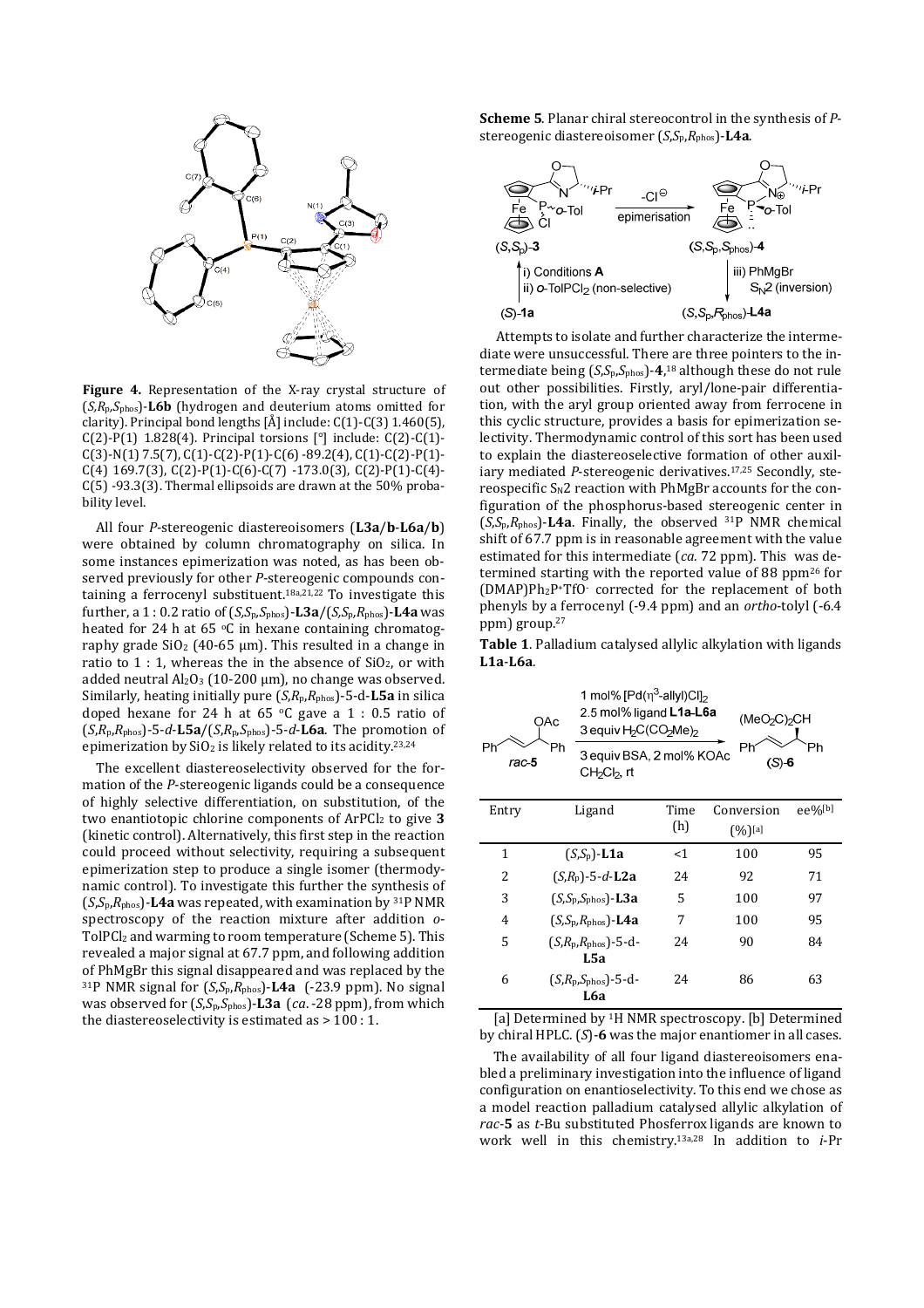substituted diastereomeric ligands **L3a**-**L6a**, precursor ligands **L1a** and **L2a** were also employed. All ligands resulted in the formation of (*S*)-**6** as the major enantiomer, and the ee values obtained (Table 1) revealed a clear preference for the *S*,*S*p diastereoisomers, with the *S*,*S*p,*S*phos ligand **L3a** being the matched/matched diastereoisomer. A pictorial representation of these ee values highlights the additive/subtractive influence of the phosphorus-based stereogenic center (Figure 5a). Assuming the availability of only two diastereomeric transition states,<sup>29</sup> an alternative representation of these results is as ΔΔG‡ *<sup>R</sup>*-*S* values (calculated with rt  $= 22$  °C - Figure 5b). In both cases the phosphine based stereogenic center adds to ΔΔG‡ *<sup>R</sup>*-*S* a value of ~2 kJ mol-1.



**Figure 5.** Outcomes of palladium catalysed allylic alkylation with ligands **L1a**-**L6a**.

### **CONCLUSION**

We have demonstrated that sequential addition to a lithiated planar chiral ferrocenyloxazoline of Ar<sup>1</sup>PCl<sub>2</sub> followed by Ar2MgBr results in a diarylferrocenyl phosphine with excellent control of diastereoselectivity. Coupled with the high diastereoselectivity of lithiation, as controlled by the (*S*)-valine or (*S*)-alanine derived oxazoline auxiliary, and the use of a deuterium blocking group to reverse lithiation diastereoselectivity, this enables the selective synthesis of all possible Phosferrox ligand diastereoisomers containing three elements of chirality. To the best of our knowledge this is the first time four diastereoisomers of a bidentate ligand have been synthesized. On application to palladium-catalysed allylic alkylation of *trans*-1,3-diphenylallyl acetate the configuration of the matched/matched *i*-Pr substituted ligand was identified as *S*,*S*p,*S*phos. Furthermore, comparison in catalysis to the simpler diphenylphosphine containing Phosferrox ligands reveals a positive and negative influence of the phosphorus-based stereogenic center. The results of this study concur with our previous literature analysis on the addition of an element of chirality to a parent ferrocenebased ligand to give both possible diastereomeric offspring ligands.30 In nearly all cases this analysis revealed (in 20 out of 23 examples), as in this work, a systematic increase and decrease in ee, providing further support for the iterative use of this approach in ligand optimization studies. Application of the new ligands in this way is currently in progress.

#### **EXPERIMENTAL SECTION**

**General remarks**. Diethyl ether and tetrahydrofuran were distilled over sodium and benzophenone ketyl. Tetramethylethylenediamine (TMEDA) was dried with 4 Å MS. All lithiation reactions were carried out under an inert atmosphere of either nitrogen or argon. Alkyllithiums and Grignards were not titrated prior to use. Silica gel (60 Å pore size, 40 - 63  $\mu$ m technical grade) was used for chromatography. All protons and carbons were assigned using 2D NMR techniques including HSQC, HMBC, NOESY and COESY.

**Preparation** of  $(S)-2-\left[(S_p)-2-\left[(S_p)S_p\right]-\text{ortho-to-}L\right]$ **ylphenylphosphino)ferrocenyl]-4-(1-methylethyl)oxazoline, (***S***,***S***p,***S***phos)-L3a.** (*S*)-**1a** (0.100 g, 0.34 mmol) was added to a flame dried Schlenk tube under an inert atmosphere and dissolved in dry diethyl ether (4 mL). TMEDA (0.07 mL, 0.44 mmol) was added and solution was cooled to -78 °C and stirred for 5 min after which *s*butyllithium (1.4 M in hexanes) (0.31 mL, 0.44 mmol) was slowly added. After stirring for 3 hours, dichlorophenylphosphine (64 μl, 0.47 mmol) was added and the reaction allowed to stir at room temperature for 1 h. The reaction was re-cooled to -78 °C and *o*tolylmagnesium bromide (2.0 M in THF) (0.24 mL, 0.47 mmol) was added and the reaction allowed to warm to room temperature and stir for an additional hour. The reaction was cooled to 0 °C quenched with saturated sodium carbonate solution and separated with diethyl ether, dried with magnesium sulphate and the solvent removed *in vacuo*. Purification by column chromatography (SiO2, 10% EtOAc/hexane) yielded an orange solid (0.11 g, 63%). *R*f 0.2  $(10\% \text{ EtOAc/hexane})$ . Mp 150 - 151 °C.  $[\alpha]_{D}^{25.5\degree C}$  = +120 (*c* 0.20, CHCl3). IR (film): 3053, 2955, 2926, 2873, 1656 (CN). 1H NMR (500 MHz, CDCl3): 7.29 - 7.22 (2H, m, *o*-Tol*H*), 7.23 - 7.15 (5H, m, Ph*H*), 7.08 - 7.01 (2H, m, *o*-Tol*H*), 5.09 (1H, brs, Cp*H*), 4.40 (1H, brs, Cp*H*), 4.27 (1H, apt, 2+3*J*HH = 8.9 Hz, C*H*H), 4.22 (5H, s, Cp*H*), 3.85 (1H, td, <sup>2</sup>*J*HH = 9.0, <sup>3</sup>*J*HH = 6.2 Hz, C*H*), 3.72 (1H, s, Cp*H*), 3.41 (1H, apt, 2+3*J*HH = 8.5 Hz, CH*H*), 2.85 (3H, s, C*H*3), 1.62 (1H, apoct, 3+3+3*J*HH = 6.6 Hz,  $CH$ ), 0.83 (3H, d,  $3J_{HH}$  = 6.8 Hz, CH<sub>3</sub>), 0.66 (3H, d,  $3J_{HH}$  = 6.8 Hz, CH<sub>3</sub>). <sup>13</sup>C{1H} NMR (125 MHz, CDCl3): 166.4 (*C*=N), 143.5 (d, <sup>2</sup>*J*CP = 27.4 Hz, *o*-Tol*C*), 140.5 (d, <sup>1</sup>*J*CP = 13.0 Hz, Ph*C*), 136.8 (d, <sup>1</sup>*J*CP = 15.4 Hz, *o*-Tol*C*), 136.0 (d, 2*J*CP = 3.7 Hz, *o*-Tol*C*), 132.4 (d, 2*J*CP = 20.4 Hz, Ph*C*), 130.1 (d, 3*J*CP = 4.9 Hz, *o*-Tol*C*), 129.2 (*o*-Tol*C*), 128.2 (d, 3*J*CP = 6.8 Hz, Ph*C*), 127.8 (Ph*C*), 126.1 (d, <sup>3</sup>*J*CP = 2.1 Hz, *o*-Tol*C*), 79.8 (d, <sup>2</sup>*J*CP = 17.6 Hz, Cp*C*), 74.5 (Cp*C*), 74.2 (Cp*C*), 71.9 (Cp*C*), 71.6 (*C*H), 71.0  $(2CpC)$ , 70.1  $(CH_2)$ , 32.0  $(CH)$ , 22.2  $(d, 3/cP = 22.9$  Hz,  $CH_3$ ), 19.1 (*C*H3), 17.7 (*C*H3). 31P{1H} NMR (202 MHz, CDCl3): -26.51 (PPh*o*-Tol). HRMS (ASAP-TOF)  $m/z$ : [M+H]<sup>+</sup> Calcd for C<sub>29</sub>H<sub>31</sub>FeNOP 496.1493; Found 496.1493.

**Preparation of dichloro***ortho***-tolylphosphine.** Bis(diethylamino)chlorophosphine (5.00 g, 23.7 mmol) was added to a flame dried Schlenk tube, dissolved in diethyl ether (25 mL) and cooled to -78 °C. *Ortho*-tolylmagnesium bromide (2M in THF) (17.80 mL 35.6 mmol) was then added slowly and the reaction allowed to warm to room temperature and stirred vigorously for 1 h. The resulting suspension was allowed to settle and the mother liquor transferred to a dry flask by cannula filtration, and the remaining white solid washed with diethyl ether (3 x 10 mL). The solvent was then removed *in vacuo* and the resulting oil re-dissolved in fresh diethyl ether (10 mL). The flask was cooled to 0 °C and hydrogen chloride  $(2 M in Et<sub>2</sub>O)$   $(59.33 mL, 118.7 mmol)$  was added and the reaction allowed to stir vigorously at room temperature for 1 hour. Again, the resulting suspension was allowed to settle and the mother liquor transferred to a dry flask by cannula filtration, and the remaining white solid washed with diethyl ether (3 x 10 mL). The solvent was removed *in vacuo* and the resulting oil purified by Kugelrohr distillation (130 - 140 °C @ 7 mbar) to give a clear oil  $(2.53 \text{ g}, 55 \text{ %})$ : <sup>1</sup>H NMR (500 MHz, CDCl<sub>3</sub>): 8.05 (1H, brd, <sup>3</sup>/<sub>HH</sub> = 7.0 Hz, ArH), 7.44 (1H, apt, <sup>3+3</sup>J<sub>HH</sub> = 7.4 Hz, ArH), 7.38 (1H, apt, <sup>3+3</sup>J<sub>HH</sub> = 7.3 Hz, Ar*H*), 7.23 (1H, brd,  ${}^{3}$ *H*H = 7.2 Hz, Ar*H*), 2.65 (3H, s, ArC*H*<sub>3</sub>). <sup>13</sup>C{1H} NMR (125 MHz, CDCl3): 140.6 (d, <sup>2</sup>*J*CP = 35.5 Hz, Ar*C*), 137.9  $(d, \frac{1}{C_P} = 57.5 \text{ Hz}, \text{ArC}$ , 132.7 (Ar*C*), 130.9 (Ar*C*), 130.4 (d,  $\frac{2}{C_P} = 11.1$ Hz, Ar*C*), 127.1 (Ar*C*), 20.0 (d, 3*J*CP = 24.9 Hz, *C*H3). 31P{1H} NMR (202 MHz, CDCl3): 163.35 (ClPAr2). Matches previously reported data.<sup>31</sup> **Preparation of (***S***)-2-[(***S***p)-2-((***R***phos)-***ortho***-tolylphenylphosphino)ferrocenyl]-4-(1-methylethyl)oxazoline,** 

**(***S***,***S***p,***R***phos)-L4a.** (*S*)-**1a** (0.100 g, 0.34 mmol) was added to a flame dried Schlenk tube under an inert atmosphere and dissolved in dry diethyl ether (4 mL). TMEDA (0.07 mL, 0.44 mmol) was added and solution was cooled to -78 °C and stirred for 5 min after which *s*butyllithium (1.4 M in hexanes) (0.31 mL, 0.44 mmol) was slowly added. After stirring for 3 hours, *ortho*-tolyldichlorophosphine (64 μl, 0.47 mmol) was added and the reaction allowed to stir at room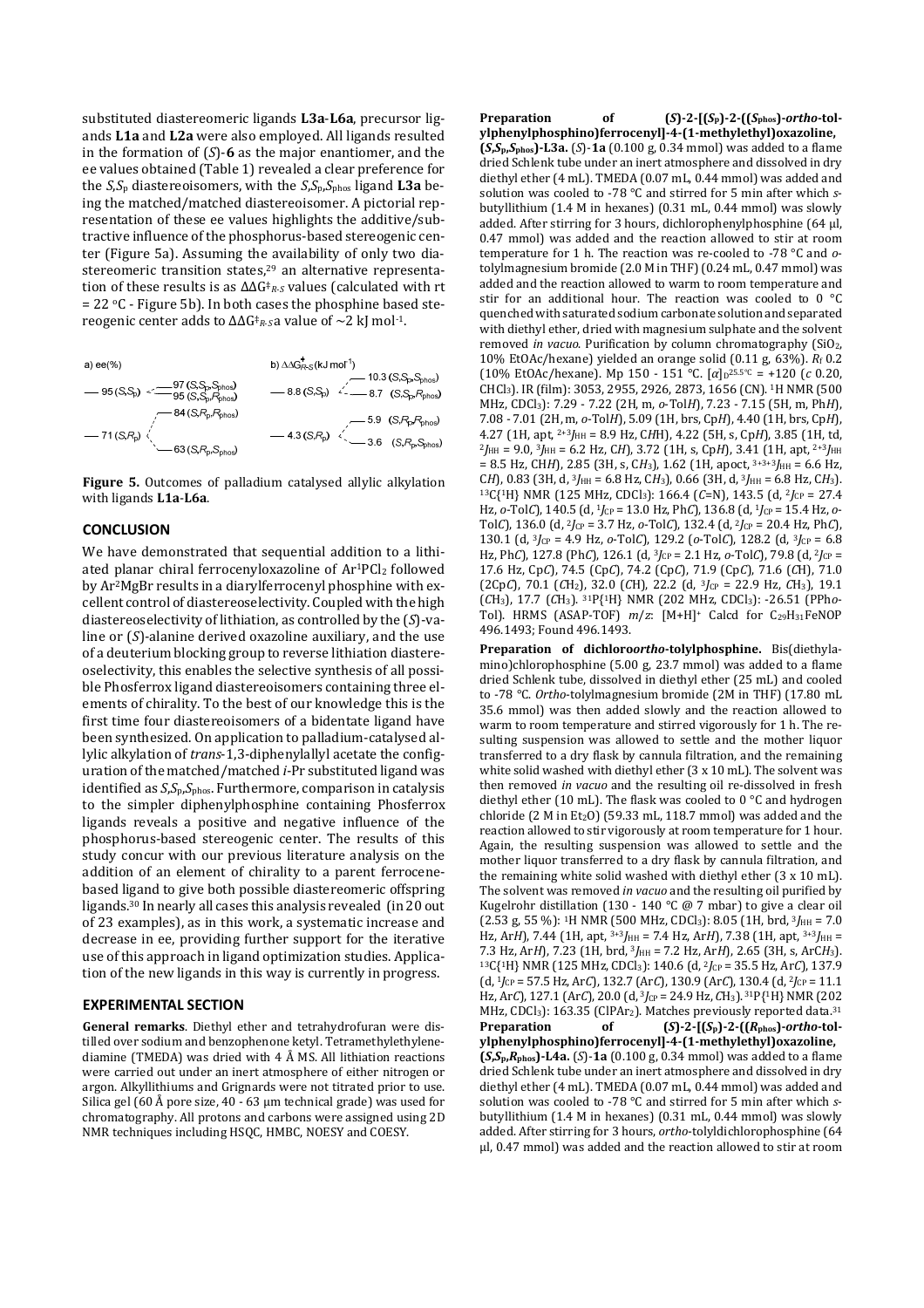temperature for 1 h. The reaction was re-cooled to -78 °C and phenylmagnesium bromide (1.0 M in THF) (0.47 mL, 0.47 mmol) was added and the reaction allowed to warm to room temperature and stir for an additional hour. The reaction was cooled to 0 °C quenched with saturated sodium carbonate solution and separated with diethyl ether, dried with magnesium sulphate and the solvent removed *in vacuo*. Purification by column chromatography (SiO2, 10% EtOAc/hexane) yielded an orange solid (0.09 g, 54%). *R*f 0.3  $(10\% \text{ EtOAc/hexane})$ . Mp 104 - 105 °C.  $[\alpha]_{D}^{25.5}$ °C = +20 (*c* 0.20, CHCl3). IR (film): 3053, 2959, 2902, 2869, 1660 (CN). 1H NMR (500 MHz, CDCl3): 7.46 (2H, aptd, 3*J*HP = 7.3, 3*J*HH = 7.3, 4*J*HH = 2.2 Hz, Ph*H*), 7.38 - 7.34 (3H, m, Ph*H*), 7.14 (1H, aptd,  $3I_{HP} = 7.4$ ,  $3I_{HH} = 7.4$ ,  $4I_{HH}$ =1.3 Hz,  $o$ -TolH), 7.10 - 7.05 (1H, m,  $o$ -TolH), 7.01 (1H, apt,  $3+3$  $J$ <sub>HH</sub> = 7.4 Hz, *o*-Tol*H*), 6.84 - 6.79 (1H, m, o-Tol*H*), 5.13 (1H, brs, Cp*H*), 4.42 (1H, apt, 3+3*J*HH = 2.0 Hz, Cp*H*), 4.30 (1H, apt, 2+3*J*HH = 8.9 Hz, CHH), 4.24 (5H, s, CpH), 3.92 - 3.86 (1H, m, CH), 3.74 (1H, apt, <sup>2+3</sup>/<sub>HH</sub> = 8.1 Hz, CH*H*), 3.59 (1H, s, Cp*H*), 2.28 (3H, d, <sup>4</sup>*J*HP = 1.5 Hz, C*H*3), 1.71 (1H, apoct, 3+3+3*J*HH = 6.7 Hz, C*H*), 0.85 (3H, d, <sup>3</sup>*J*HH = 6.8 Hz, C*H*3), 0.71 (3H,  $\hat{d}$ ,  $3J_{HH} = 6.8$  Hz, CH<sub>3</sub>). <sup>13</sup>C{<sup>1</sup>H} NMR (125 MHz, CDCl<sub>3</sub>): 165.3 (*C*=N), 140.9 (d, 2*J*CP = 25.5 Hz, *o*-Tol*C*), 138.3 (d, 1*J*CP = 14.2 Hz, *o*-Tol*C*), 137.3 (d, <sup>1</sup>*J*<sub>CP</sub> = 12.5 Hz, Ph*C*), 134.9 (d, <sup>2</sup>*J*<sub>CP</sub> = 21.1 Hz, Ph*C*), 131.9 (*o*-Tol*C*), 129.7 (d, <sup>3</sup>*J*CP = 4.5 Hz, *o*-Tol*C*), 129.1 (Ph*C*), 128.4 (d, <sup>3</sup>*J*CP = 7.1 Hz, Ph*C*), 128.1 (*o*-Tol*C*), 125.7 (*o*-Tol*C*), 78.9 (d,  $^{2}J_{CP}$  = 14.7 Hz, Cp*C*), 75.8 (d, <sup>1</sup>*J*<sub>CP</sub> = 16.6 Hz, Cp*C*), 74.4 (d, <sup>2</sup>*J*<sub>CP</sub> = 4.2 Hz, Cp*C*), 72.4 (d, 3*J*CP = 1.9 Hz, Cp*C*), 72.2 (*C*H), 71.0 (Cp*C*), 70.9 (d,  ${}^{3}$  $J_{CP}$  = 1.0 Hz, Cp*C*), 69.8 (*C*H<sub>2</sub>), 32.4 (*C*H), 21.1 (d,  ${}^{3}$  $J_{CP}$  = 21.7 Hz, *C*H<sub>3</sub>), 18.8 (*C*H<sup>3</sup> '), 17.8 (*C*H3). 31P{1H} NMR (202 MHz, CDCl3): -23.90 (P*o*-TolPh). HRMS (ASAP-TOF)  $m/z$ : [M+H]<sup>+</sup> Calcd for C<sub>29</sub>H<sub>31</sub>FeNOP 496.1493; Found 496.1497.

#### **Preparation** of  $(S)$ -2- $[(S_p)$ -2- $((S_{phos})$ -*ortho*-tol**ylphenylphosphino)ferrocenyl]-4-methyloxazoline,**

**(***S***,***S***p,***S***phos)-L3b.** (*S*)-**1b** (0.120 g, 0.45 mmol) was added to a flame dried Schlenk tube under an inert atmosphere and dissolved in dry diethyl ether (5 mL). TMEDA (0.09 mL, 0.58 mmol) was added and solution was cooled to -78 °C and stirred for 5 min after which *s*butyllithium (1.4 M in hexanes) (0.41 mL, 0.58 mmol) was slowly added. After stirring for 2 hours, dichlorophenylphosphine (85 μl, 0.62 mmol) was added and the reaction allowed to stir at room temperature for 1 h. The reaction was re-cooled to -78 °C and *o*tolylmagnesium bromide (2.0 M in THF) (0.31 mL, 0.62 mmol) was added and the reaction allowed to warm to room temperature and stir for an additional hour. The reaction was cooled to 0 °C quenched with saturated sodium carbonate solution and separated with diethyl ether, dried with magnesium sulphate and the solvent removed *in vacuo*. Purification by column chromatography (SiO2, 30% EtOAc/hexane) yielded an orange solid (0.08 g, 39%). *R*f 0.2 (30 % EtOAc/hexane). Mp 56 - 57 °C. [α]<sub>D</sub>22.4°C = +182 (*c* 0.20, CHCl3). IR (film): 3052, 3003, 2964, 2929, 2890, 1649 (CN). 1H NMR (500 MHz, CDCl3): 7.29 - 7.17 (7H, m, Ph*H* + *o*-Tol*H*), 7.08 - 6.98 (2H, m,  $o$ -TolH), 4.95 (1H, ddd,  $3J_{HH} = 2.4$ ,  $4J_{HH} = 1.5$ ,  $4J_{HP} = 0.5$  Hz, Cp*H*), 4.38 - 4.31 (2H, m, Cp*H* + C*H*H), 4.23 (5H, s, Cp*H*), 4.09 - 4.00 (1H, m, C*H*), 3.69 (1H, ddd, <sup>3</sup>*J*HH = 2.4, <sup>3</sup>*J*HP = 1.4, <sup>4</sup>*J*HH = 0.8 Hz, Cp*H*), 3.02 (1H, dd, 2*J*HH = 9.0, 3*J*HH = 8.1 Hz, CH*H*), 2.86 (3H, s, C*H*3), 1.03 (3H, d, 3*J*HH = 6.5 Hz, CH3). 13C{1H} NMR (125 MHz, CDCl3): 166.1 (*C*=N), 143.5 (d, <sup>2</sup>*J*CP = 27.4 Hz, *o*-Tol*C*), 140.4 (d, <sup>1</sup>*J*CP = 12.8 Hz, Ph*C*), 136.9 (d, <sup>1</sup>*J*CP = 15.4 Hz, *o*-Tol*C*), 135.8 (d, <sup>2</sup>*J*CP = 3.3 Hz, *o*-Tol*C*), 132.6 (d, <sup>2</sup>*J*CP = 20.6 Hz, Ph*C*), 130.1 (d, <sup>3</sup>*J*CP = 4.9 Hz, *o*-Tol*C*), 129.2  $(o\text{-}TolC)$ , 128.2 (d,  $3f_{CP} = 6.9$  Hz, Ph<sub>C</sub>), 127.9 (Ph<sub>C</sub>), 126.1 (d,  $3f_{CP} =$ 2.0 Hz, *o*-Tol*C*), 79.7 (d, 2*J*CP = 15.5 Hz, Cp*C*), 74.6 (Cp*C*), 74.2 (Cp*C* + *C*H2), 71.2 (Cp*C*), 70.9 (d, <sup>3</sup>*J*CP = 0.8 Hz, Cp*C*), 70.6 (Cp*C*), 61.5 (*C*H), 22.2 (d, <sup>3</sup>*J*CP = 22.7 Hz, *C*H3), 21.0 (*C*H3). 31P{1H} NMR (202 MHz, CDCl3): -25.89 (PPh*o*-Tol). HRMS (ASAP-TOF) *m*/*z*: [M+H]+ Calcd for C27H27FeNOP 468.1180; Found = 468.1174.

## **Preparation** of  $(S)$ -2- $[(S_p)$ -2- $((R_{phos})$ -*ortho*-tol**ylphenylphosphino)ferrocenyl]-4-methyloxazoline,**

**(***S***,***S***p,***R***phos)-L4b.** (*S*)-**1b** (0.120 g, 0.45 mmol) was added to a flame dried Schlenk tube under an inert atmosphere and dissolved in dry diethyl ether (5 mL). TMEDA (0.09 mL, 0.58 mmol) was added and solution was cooled to -78 °C and stirred for 5 min after which *s*- butyllithium (1.4 M in hexanes) (0.41 mL, 0.58 mmol) was slowly added. After stirring for 2 hours, *ortho*-tolyldichlorophosphine (85 μl, 0.62 mmol) was added and the reaction allowed to stir at room temperature for 1 h. The reaction was re-cooled to -78 °C and phenylmagnesium bromide (1.0 M in THF) (0.62 mL, 0.62 mmol) was added and the reaction allowed to warm to room temperature and stir for an additional hour. The reaction was cooled to 0 °C quenched with saturated sodium carbonate solution and separated with diethyl ether, dried with magnesium sulphate and the solvent removed *in vacuo*. Purification by column chromatography (SiO<sub>2</sub>, 30% EtOAc/hexane) yielded an orange solid (0.10 g, 49%). *R*f 0.3  $(30\% \text{ EtOAc/hexane})$ . Mp 188 - 190 °C.  $[\alpha]_{D}^{22.2}$ °C = +84 (*c* 0.27, CHCl3). IR (film): 3049, 2961, 2904, 1642 (CN). 1H NMR (500 MHz, CDCl3): 7.49 - 7.44 (2H, m, Ph*H*), 7.39 - 7.33 (3H, m, Ph*H*), 7.16 (1H, apt, 3*J*HH = 6.8, 3*J*HP = 6.8 Hz, *o*-Tol*H*), 7.11 - 7.06 (1H, m, *o*-Tol*H*), 7.04 (1H, apt, <sup>3+3</sup>*J*<sub>HH</sub> = 7.4 Hz, *o*-Tol*H*), 6.84 (1H, apdd, <sup>3+3</sup>*J*<sub>HH</sub> = 6.7, <sup>4</sup>*J*HH = 4.3 Hz, *o*-Tol*H*), 5.03 (1H, brs, Cp*H*), 4.43 - 4.34 (2H, m, Cp*H* + C*H*H), 4.23 (5H, s, Cp*H*), 4.15 - 4.03 (1H, m, C*H*), 3.56 (1H, brs, Cp*H*), 3.39 (1H, apt, 2+3*J*HH = 8.3 Hz, CH*H*), 2.27 (3H, s, C*H*3), 1.13 (1H, d, 3*J*HH = 6.6 Hz, C*H*3). 13C{1H} NMR (125 MHz, CDCl3): 166.1 (*C*=N), 141.0 (d, <sup>2</sup>*J*CP = 25.3 Hz, *o*-Tol*C*), 138.2 (d, <sup>1</sup>*J*CP = 14.3 Hz, *o*-Tol*C*), 137.1 (d, <sup>1</sup>*J*CP = 11.9 Hz, Ph*C*), 134.8 (d, <sup>2</sup>*J*CP = 21.0 Hz, Ph*C*), 131.7 (*o*-Tol*C*), 129.8 (d, <sup>3</sup>*J*CP = 4.4 Hz, *o*-Tol*C*), 129.1 (Ph*C*), 128.4 (d, <sup>3</sup>*J*CP  $= 7.3$  Hz, Ph*C*), 128.1 (*o*-Tol*C*), 125.7 (*o*-Tol*C*), 78.7 (d, <sup>2</sup>*J*<sub>CP</sub> = 14.5 Hz, Cp*C*), 75.4 (d, 1*J*CP = 16.3 Hz, Cp*C*), 74.5 (d, 3*J*CP = 3.8 Hz, Cp*C*), 74.2 (*C*H2), 72.4 (d, <sup>3</sup>*J*CP = 1.8 Hz, Cp*C*), 71.2 (Cp*C*), 70.9 (d, <sup>3</sup>*J*CP = 0.9 Hz, Cp*C*), 61.7 (*C*H), 21.3 (*C*H3), 21.1 (*C*H3). 31P{1H} NMR (202 MHz, CDCl3) -23.32 (P*o*-TolPh). HRMS (ASAP-TOF) *m*/*z*: [M+H]+ Calcd for C27H27FeNOP468.1180; Found 468.1181.

**Preparation of (***S***)-2-[(***R***p)-2-((***S***phos)-butyl***ortho***-tolylphosphino)-5-deuteroferrocenyl]-4-(1-methylethyl)oxazoline, (***S***,***R***p,***S***phos)-2a.** (*S*)-2-*d*-**1a**<sup>15</sup> (0.040 g, 0.13 mmol) was added to a flame dried Schlenk tube under an inert atmosphere and dissolved in dry THF (1 mL). The solution was cooled to -78 °C and stirred for 5 min after which *s*-butyllithium (1.4 M in hexanes) (0.13 mL, 0.17 mmol) was slowly added. After stirring for 2 hours, *ortho*-tolyldichlorophosphine (27.5 μl, 0.19 mmol) was added and the reaction allowed to stir at room temperature for 1 h. The reaction was re-cooled to -78 °C and butylmagnesium chloride (2.0 M in THF) (0.09 mL, 0.19 mmol) was added and the reaction allowed to warm to room temperature and stir for an additional hour. The reaction was cooled to 0 °C quenched with saturated sodium carbonate solution and separated with diethyl ether, dried with magnesium sulphate and the solvent removed *in vacuo*. Purification by column chromatography (SiO2, 10% EtOAc/hexane) yielded an orange oil (0.038 g, 59%). *R*f 0.2 (10% EtOAc/hexane). [α]p<sup>23.5°C</sup> = -153 (*c* 0.16, CHCl3). IR (film): 3056, 2957, 2929, 2873, 1656 (CN). <sup>1</sup>H NMR (500 MHz, CDCl3): 7.07 - 7.05 (2H, m, *o*-Tol*H*), 6.97 - 6.89  $(2H, m, o-TolH)$ , 4.53 (1H, d,  ${}^{3}J_{HH}$  = 2.5 Hz, CpH), 4.51 (1H, d,  ${}^{3}J_{HH}$  = 2.4 Hz, CpH), 4.25 (5H, s, CpH), 4.01 (1H, dd, <sup>2</sup>*J*<sub>HH</sub> = 9.7, <sup>3</sup>*J*<sub>HH</sub> = 8.2 Hz, C*H*H), 3.95 (1H, apt, 2+3*J*HH = 7.4 Hz, CH*H*), 3.89 - 3.84 (1H, m, C*H*), 2.63 (3H, d, <sup>4</sup>*J*HP = 1.1 Hz, C*H*3), 2.04 - 1.96 (1H, m, C*H*H), 1.83 - 1.76 (1H, m, CH*H*), 1.66 - 1.56 (2H, m, C*H* + C*H*H'), 0.51 - 1.42 (3H, m, CH*H* + C*H*<sub>2</sub>), 0.93 (3H, t,  $3J_{HH}$  = 7.2 Hz, C*H*<sub>3</sub>), 0.70 (3H, d,  $3J_{HH}$  = 6.8 Hz, CH<sub>3</sub>), 0.66 (3H, d, <sup>3</sup>J<sub>HH</sub> = 6.8 Hz, CH<sub>3</sub>). <sup>13</sup>C{<sup>1</sup>H} NMR (125 MHz, CDCl3): 165.1 (*C*=N), 142.1 (d, <sup>2</sup>*J*CP = 27.8 Hz, *o*-Tol*C*), 140.5 (d, <sup>1</sup>*J*CP = 17.3 Hz,  $o$ -Tol*C*), 131.5 (d, <sup>2</sup>*J*<sub>CP</sub> = 2.0 Hz,  $o$ -Tol*C*), 129.3 (d, <sup>3</sup>*J*<sub>CP</sub> = 5.4 Hz, *o*-Tol*C*), 128.0 (*o*-Tol*C*), 125.8 (*o*-Tol*C*), 79.9 (d, 2*J*CP = 16.7 Hz, Cp*C*), 74.7 (Cp*C*), 72.1 (*C*H), 71.5 (d, 2*J*CP = 3.4 Hz, Cp*C*), 70.8 (Cp*C*), 70.4 (Cp*C*), 69.3 (*C*H2), 32.4 (*C*H), 29.0 (d, <sup>2</sup>*J*CP = 1.8 Hz, *C*H2), 28.8 (d, <sup>1</sup>*J*CP = 4.9 Hz, *C*H2), 24.7 (d, <sup>3</sup>*J*CP = 12.5 Hz, *C*H2), 21.9 (d, <sup>3</sup>*J*CP = 23.1 Hz, *C*H3), 18.3 (*C*H3), 17.8 (*C*H3), 14.0 (*C*H3). 31P {1H} NMR (202 MHz, CDCl3): -40.38 (P*o*-TolBu). HRMS (ASAP-TOF) *m*/*z*: [M+H]+ Calcd for C27H34DFeNOP 477.1869; Found 477.1866.

**Preparation of (***S***)-2-[(***R***p)-2-((***R***phos)-***ortho***-tolylphenylphosphino)-5-deuteroferrocenyl]-4-(1-meth-**

**ylethyl)oxazoline, (***S***,***R***p,***R***phos)-2-***d***-L5a.** (*S*)-2-*d*-**1a** (0.073 g, 0.25 mmol) was added to a flame dried Schlenk tube under an inert atmosphere and dissolved in dry THF (3 mL). The solution was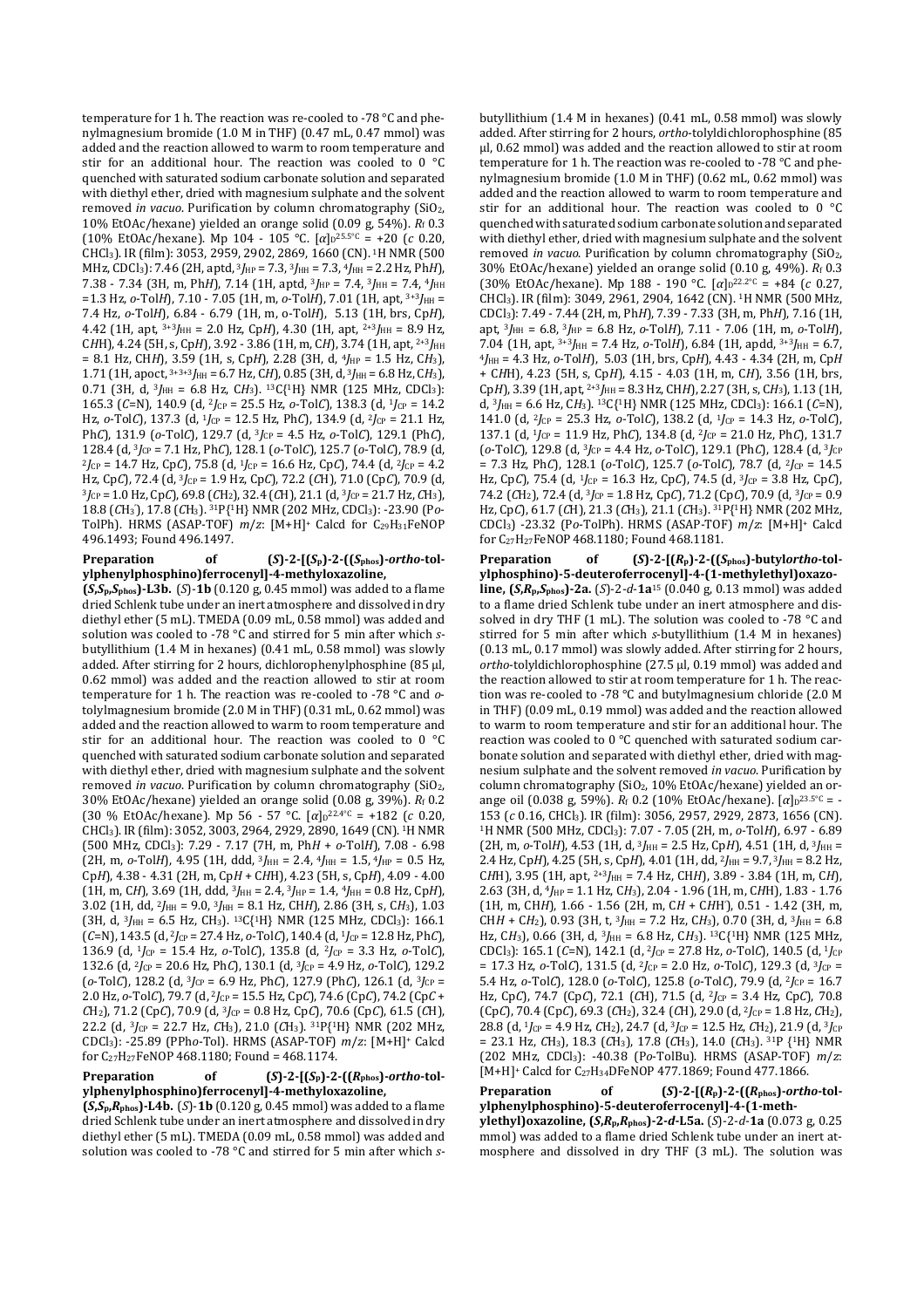cooled to -78 °C and stirred for 5 min after which *s*-butyllithium (1.4 M in hexanes) (0.23 mL, 0.32 mmol) was slowly added. After stirring for 2 hours, dichlorophenylphosphine (47 μl, 0.34 mmol) was added and the reaction allowed to stir at room temperature for 1 h. The reaction was re-cooled to -78 °C and *ortho*-tolylmagnesium bromide (2.0 M in THF) (0.17 mL, 0.34 mmol) was added and the reaction allowed to warm to room temperature and stir for an additional hour. The reaction was cooled to  $0^{\circ}$ C quenched with saturated sodium carbonate solution and separated with diethyl ether, dried with magnesium sulphate and the solvent removed *in*  vacuo. Purification by column chromatography (SiO<sub>2</sub>, 10%) EtOAc/hexane) yielded an orange solid  $(0.07 \text{ g}, 59 \text{ %})$ .  $R_f$  0.2 (10%) EtOAc/hexane). Mp 100 - 101 °C. [α]<sub>D</sub><sup>22.5</sup>°<sup>C</sup> = -80 (*c* 0.22, CHCl<sub>3</sub>). IR (film): 3052, 2957, 2873, 1656 (CN). 1H NMR (500 MHz, CDCl3): 7.28 - 7.22 (2H, m, *o*-Tol*H*), 7.21 - 7.13 (5H, m, Ph*H*), 7.08 - 7.02 (2H, m, *o*-Tol*H*), 4.37 (1H, d, <sup>3</sup>*J*HH = 2.4 Hz, Cp*H*), 4.20 (5H, s, Cp*H*), 3.99 (1H, dd, <sup>2</sup>*J*HH = 7.0, <sup>3</sup>*J*HH = 5.0 Hz, C*H*H), 3.87 - 3.75 (2H, m, C*H* + CH*H*), 3.71 (1H, d, <sup>3</sup>*J*HH = 2.3 Hz, Cp*H*), 2.84 (3H, s, C*H*3), 1.57 (1H, apoct,  $3+3+3$ *J* = 5.9 Hz, CH), 0.72 (3H, d,  $3$ *H*<sub>HH</sub> = 6.8 Hz, CH<sub>3</sub>), 0.71 (3H, d,  $3$ *H*<sub>HH</sub> = 6.8 Hz, C*H*3). 13C{1H} NMR (125 MHz, CDCl3): 165.1 (*C*=N), 143.7 (d, <sup>2</sup>*J*CP = 26.6 Hz, *o*-Tol*C*), 140.7 (d, <sup>1</sup>*J*CP = 12.4 Hz, Ph*C*), 137.0 (d, <sup>1</sup>*J*CP = 15.5 Hz, *o*-Tol*C*), 136.5 (d, <sup>2</sup>*J*CP = 4.9 Hz, *o*-Tol*C*), 132.3 (d, <sup>2</sup>*J*CP = 20.0 Hz, Ph*C*), 130.1 (d, <sup>3</sup>*J*CP = 4.8 Hz, *o*-Tol*C*), 129.2 (*o*-Tol*C*), 128.0 (d, 3*J*CP = 6.7 Hz, Ph*C*), 127.6 (Ph*C*), 126.0 (d, 3*J*CP = 2.5 Hz, *o*-Tol*C*), 79.0 (d, 2*J*CP = 15.3 Hz, Cp*C*), 74.4 (d, 2*J*CP = 2.8 Hz, Cp*C*), 72.1 (*C*H), 72.0 (d, <sup>1</sup>*J*CP = 20.8 Hz, Cp*C*), 70.8 (Cp*C*), 70.3 (Cp*C*), 69.5 (*C*H2), 32.5 (*C*H), 22.4 (d, <sup>3</sup>*J*CP = 22.2 Hz, *C*H3), 18.3 (*C*H3), 17.9 (*C*H3). <sup>31</sup>P{1H} NMR (202 MHz, CDCl3): -26.69 (PPh*o*-Tol). HRMS (ASAP-TOF) *m*/*z*: [M+H]+ Calcd for C29H30DFeNOP 497.1556; Found 497.1556.

**Preparation** of  $(S)$ -2- $[(R_p)$ -2- $((S_{phos})$ -*ortho*-tol**ylphenylphosphino)-5-deuteroferrocenyl]-4-(1-meth-**

**ylethyl)oxazoline, (***S***,***R***p,***S***phos)-2-***d***-L6a.** (*S*)-2-*d*-**1a**<sup>15</sup> (0.100 g, 0.34 mmol) was added to a flame dried Schlenk tube under an inert atmosphere and dissolved in dry THF (4 mL). The solution was cooled to -78 °C and stirred for 5 min after which *s*-butyllithium (1.4 M in hexanes) (0.31 mL, 0.44 mmol) was slowly added. After stirring for 2 hours, *ortho*-tolyldichlorophosphine (63 μl, 0.47 mmol) was added and the reaction allowed to stir at room temperature for 1 h. The reaction was re-cooled to -78 °C and phenylmagnesium bromide (1.0 M in THF) (0.47 mL, 0.47 mmol) was added and the reaction allowed to warm to room temperature and stir for an additional hour. The reaction was cooled to 0 °C quenched with saturated sodium carbonate solution and separated with diethyl ether, dried with magnesium sulphate and the solvent removed *in vacuo*. Purification by column chromatography (SiO2, 10% EtOAc /hexane) yielded an orange solid (0.10 g, 58%). *R*f 0.3  $(10 % EtOAc/hexane)$ . Mp 97 - 98 °C.  $[\alpha]_D^{22.4}$ °C = +85.5 (*c* 0.22, CHCl3). IR (film): 3052, 2954, 2873, 1656 (CN). 1H NMR (500 MHz, CDCl3): 7.49 (2H, aptd, 3*J*HH = 7.3, 3*J*HP = 7.3, 4*J*HH = 2.2 Hz, Ph*H*), 7.38 - 7.34 (3H, m, Ph*H*), 7.13 (1H, aptd,  $3J_{HH}$  = 7.4,  $3J_{HP}$  = 7.4,  $4J_{HH}$  = 1.3 Hz, *o*-Tol*H*), 7.08 - 7.04 (1H, m, *o*-Tol*H*), 6.99 (1H, apt, 3+3*J*HH = 7.7 Hz, *o*-Tol*H*), 6.78 (1H, ddd, 3*J*HH = 7.6, 4*J*HH = 4.3, 5*J*HP = 1.1 Hz, *o*-Tol*H*), 4.37 (1H, d, 3*J*HH = 2.5 Hz, Cp*H*), 4.23 (5H, s, Cp*H*), 4.08 (1H, dd, <sup>3</sup>*J*HH = 9.6, <sup>2</sup>*J*HH = 8.2 Hz, C*H*H), 3.98 (1H, dd, <sup>2</sup>*J*HH = 8.2, <sup>3</sup>*J*HH = 6.6 Hz, CHH), 3.90 (1H, apdt, <sup>3+3</sup>*J*<sub>HH</sub> = 9.6, <sup>3</sup>*J*<sub>HH</sub> = 6.2 Hz, CH), 3.57 (1H, dd, <sup>3</sup>*J*HH = 2.5, <sup>2</sup>*J*HH = 0.6 Hz, Cp*H*), 2.29 (3H, d, <sup>4</sup>*J*HP = 1.4 Hz, C*H*3), 1.48 (1H, apoct, 3+3+3*J*HH = 6.3 Hz, C*H*), 0.64 (3H, d, 3*J*HH = 6.8 Hz, C*H*3), 0.59 (3H, d,  $3J_{HH} = 6.8$  Hz, CH<sub>3</sub>).  $13C{1H}$  NMR (125 MHz, CDCl<sub>3</sub>): 164.7 (d, <sup>3</sup>*J*CP = 3.6 Hz, *C*=N), 141.0 (d, <sup>2</sup>*J*CP = 25.4 Hz, *o*-Tol*C*), 138.1 (d, <sup>1</sup>*J*CP = 12.8 Hz, *o*-Tol*C*), 137.4 (d, <sup>1</sup>*J*CP = 12.2 Hz, Ph*C*), 135.0 (d, <sup>2</sup>*J*CP = 20.8 Hz, Ph*C*), 131.8 (*o*-Tol*C*), 129.7 (d, 3*J*CP = 4.7 Hz, *o*-Tol*C*), 129.0 (Ph*C*), 128.3 (d, 3*J*CP = 7.2 Hz, Ph*C*), 128.0 (*o*-Tol*C*), 125.5 (*o*-Tol*C*), 78.6 (d, 2*J*CP = 13.5 Hz, Cp*C*), 75.3 (d, 1*J*CP = 16.1 Hz, Cp*C*), 74.6 (d, <sup>2</sup>*J*CP = 4.4 Hz, Cp*C*), 72.3 (*C*H), 70.8 (Cp*C*), 70.6 (Cp*C*), 69.8 (*C*H2), 32.8 (*C*H), 21.1 (d, <sup>3</sup>*J*CP = 21.7 Hz, *C*H3), 18.2 (*C*H3), 17.9 (*C*H3). <sup>31</sup>P{1H} NMR (202 MHz, CDCl3): -24.70 (P*o*-TolPh). HRMS (ASAP-TOF) *m*/*z*: [M+H]+ Calcd for C29H30DFeNOP 497.1556; Found 497.1557.

**Preparation** of  $(S)-2-[R_p)-2-[(R_{\text{phos}})-ortho\text{-}tol-$ 

**ylphenylphosphino)-5-deuteroferrocenyl]-4-methyloxazoline,**  $(S, R_p, R_{\text{phos}})$ **-2-***d***-L5b.** (*S*)-2-*d*-**1b**<sup>15</sup> (0.100 g, 0.37 mmol) was added to a flame dried Schlenk tube under an inert atmosphere and dissolved in dry diethyl ether (5 mL). The solution was cooled to - 78 °C and stirred for 5 min after which *s*-butyllithium (1.4 M in hexanes) (0.34 mL, 0.48 mmol) was slowly added. After stirring for 2 hours, dichlorophenylphosphine (70 μl, 0.52mmol) was added and the reaction allowed to stir at room temperature for 1 h. The reaction was re-cooled to -78 °C and *o*-tolylmagnesium bromide (2.0 M in THF) (0.26 mL, 0.52 mmol) was added and the reaction allowed to warm to room temperature and stir for an additional hour. The reaction was cooled to 0 °C quenched with saturated sodium carbonate solution and separated with diethyl ether, dried with magnesium sulphate and the solvent removed *in vacuo*. Purification by column chromatography (SiO<sub>2</sub>, 30% EtOAc/hexane) yielded an orange oil (0.04 g, 17%). *R*<sub>f</sub> 0.2 (30% EtOAc/hexane). [α]<sub>D</sub><sup>23.5°C</sup> = -67 (*c* 0.60, CHCl3). IR (film): 3052, 2962, 2923, 2873, 1652 (CN). 1H NMR (500 MHz, CDCl3): 7.27 - 7.22 (2H, m, *o*-Tol*H*), 7.20 - 7.14 (5H, m, Ph*H*), 7.07 - 7.04 (2H, m, *o*-Tol*H*), 4.37 (1H, d, <sup>3</sup>*J<sub>HH</sub>* = 2.5 Hz, Cp*H*), 4.20 (5H, s, Cp*H*), 4.08 - 4.02 (1H, m, C*H*), 3.91 - 3.86 (1H, m, C*H*H), 3.79 (1H, dd, <sup>2</sup>*J*HH = 8.0, <sup>3</sup>*J*HH = 5.8 Hz, CHH), 3.70 (1H, dd, <sup>3</sup>*J*HH = 2.5, <sup>4</sup>*J*HH = 0.7 Hz, Cp*H*), 2.85 (3H, s, C*H*3), 0.96 (3H, d, <sup>3</sup>*J*HH = 6.6 Hz, C*H*3). <sup>13</sup>C{1H} NMR (125 MHz, CDCl3): 165.3 (d, 3*J*CP = 2.9 Hz, *C*=N), 143.6 (d, 2*J*CP = 27.0 Hz, *o*-Tol*C*), 140.7 (d, 1*J*CP = 12.4 Hz, Ph*C*), 136.9 (d, <sup>1</sup>*J*CP = 15.4 Hz, *o*-Tol*C*), 136.4 (d, <sup>2</sup>*J*CP = 4.3 Hz, *o*-Tol*C*), 132.3 (d, <sup>2</sup>*J*CP  $= 20.2$  Hz, Ph*C*), 130.1 (d, <sup>3</sup>*J*<sub>CP</sub> = 4.7 Hz, *o*-Tol*C*), 129.2 (*o*-Tol*C*), 128.0 (d, 3*J*CP = 6.7 Hz, Ph*C*), 127.5 (Ph*C*), 126.0 (d, 3*J*CP = 2.2 Hz, *o*-Tol*C*), 79.4 (d, 2*J*CP = 15.7 Hz, Cp*C*), 74.4 (Cp*C*), 74.3 (d, 1*J*CP = 10.3 Hz, Cp*C*), 73.6 (*C*H2), 70.9 (Cp*C*), 70.4 (Cp*C*), 61.6 (*C*H), 22.3 (d, <sup>3</sup>*J*CP = 22.4 Hz, *C*H3), 21.3 (*C*H3). 31P{1H} NMR (202 MHz, CDCl3): -26.51 (PPh*o*-Tol). HRMS (ASAP-TOF) *m*/*z*: [M+H]+ Calcd for C27H26DFeNOP 469.1243; Found 469.1242.

**Preparation of (***S***)-2-[(***R***p)-2-((***S***phos)-***ortho***-tolylphenylphosphino)-5-deuteroferrocenyl]-4-methyloxazoline, (***S***,***R***p,***S***phos)-2-***d***-L6b.** (*S*)-2-*d*-**1b**15 (0.100 g, 0.37 mmol) was added to a flame dried Schlenk tube under an inert atmosphere and dissolved in dry tetrahydrofuran (4 mL). The solution was cooled to -78 °C and stirred for 5 min after which *s*-butyllithium (1.4 M in hexanes) (0.34 mL, 0.48 mmol) was slowly added. After stirring for 2 hours, *ortho*-tolyldichlorophosphine (76 μl, 0.52 mmol) was added and the reaction allowed to stir at room temperature for 1 h. The reaction was re-cooled to -78 °C and phenylmagnesium bromide (1.0 M in THF) (0.52 mL, 0.52 mmol) was added and the reaction allowed to warm to room temperature and stir for an additional hour. The reaction was cooled to 0 °C quenched with saturated sodium carbonate solution and separated with diethyl ether, dried with magnesium sulphate and the solvent removed *in vacuo*. Purification by column chromatography  $(SiO<sub>2</sub>, 30% EtOAc)$  in Hexane) yielded an orange solid as a 16:1 ratio of diastereoisomers (0.055 g, 32%). This was then recrystallized by dissolving in a minimum amount of dichloromethane and layering hexane on top and allowing to stand for 2 days in the freezer to give orange crystals (0.05 g, 29%): *R*f 0.3 (30% EtOAc/hexane). Mp 178 - 179 °C.  $[\alpha]_{D}^{24.3\degree C}$  = -14 (*c* 0.56, CHCl<sub>3</sub>). IR (film): 3051, 2965, 2897, 1650 (CN). 1H NMR (500 MHz, CDCl3): 7.51 - 7.45 (2H, m, Ph*H*), 7.38 - 7.33 (3H, m, Ph*H*), 7.15 (1H, aptd, 3+3*J*HH = 7.4,<sup>4</sup>*J*HH = 1.4 Hz, *o*-Tol*H*), 7.09 - 7.05 (1H, m, *o*-Tol*H*), 7.01 (1H, apdd, 3+3*J*HH = 11.3, 4*J*HH = 4.1 Hz, *o*-Tol*H*), 6.80 (1H, ddd, 3*J*HH = 7.6, 3*J*HP = 4.3, 4*J*HH = 1.2 Hz, *o*-Tol*H*), 4.39 (1H, dd, <sup>3</sup>*J*HH = 2.5, <sup>4</sup>*J*HP = 0.5 Hz, Cp*H*), 4.22 (5H, s, Cp*H*), 4.13 - 4.07 (2H, m, C*H* + C*H*H), 3.86 - 3.78 (1H, m, CH*H*), 3.57 (1H, dd, 3*J*HH = 2.5, 3*J*HP = 0.7 Hz, Cp*H*), 2.28 (3H, d, 4*J*HP = 1.4 Hz, C*H*3), 1.04 (1H, d, 3*J*HH = 6.5 Hz, C*H*3). 13C{1H} NMR (125 MHz, CDCl3): 165.4 (d, <sup>3</sup>*J*CP = 3.1 Hz, *C*=N), 141.0 (d, 2*J*CP = 25.2 Hz, *o*-Tol*C*), 138.1 (d, 1*J*CP = 13.5 Hz, *o*-Tol*C*), 137.3 (d, <sup>1</sup>*J*CP = 12.0 Hz, Ph*C*), 134.9 (d, <sup>2</sup>*J*CP = 20.9 Hz, PhC), 131.8 (o-TolC), 129.7 (d,  $3f_{CP} = 4.6$  Hz, o-TolC), 129.1 (Ph*C*), 128.4 (d, 3*J*CP = 7.2 Hz, Ph*C*), 128.0 (*o*-Tol*C*), 125.5 (*o*-Tol*C*), 78.7 (d, 2*J*CP = 14.2 Hz, Cp*C*), 75.0 (d, 1*J*CP = 16.4 Hz, Cp*C*), 74.6 (d, 2*J*CP  $= 4.2$  Hz, Cp*C*), 73.8 (*C*H<sub>2</sub>), 71.1 (d, <sup>3</sup>*J*<sub>CP</sub> = 0.9 Hz, Cp*C*), 61.7 (*C*H),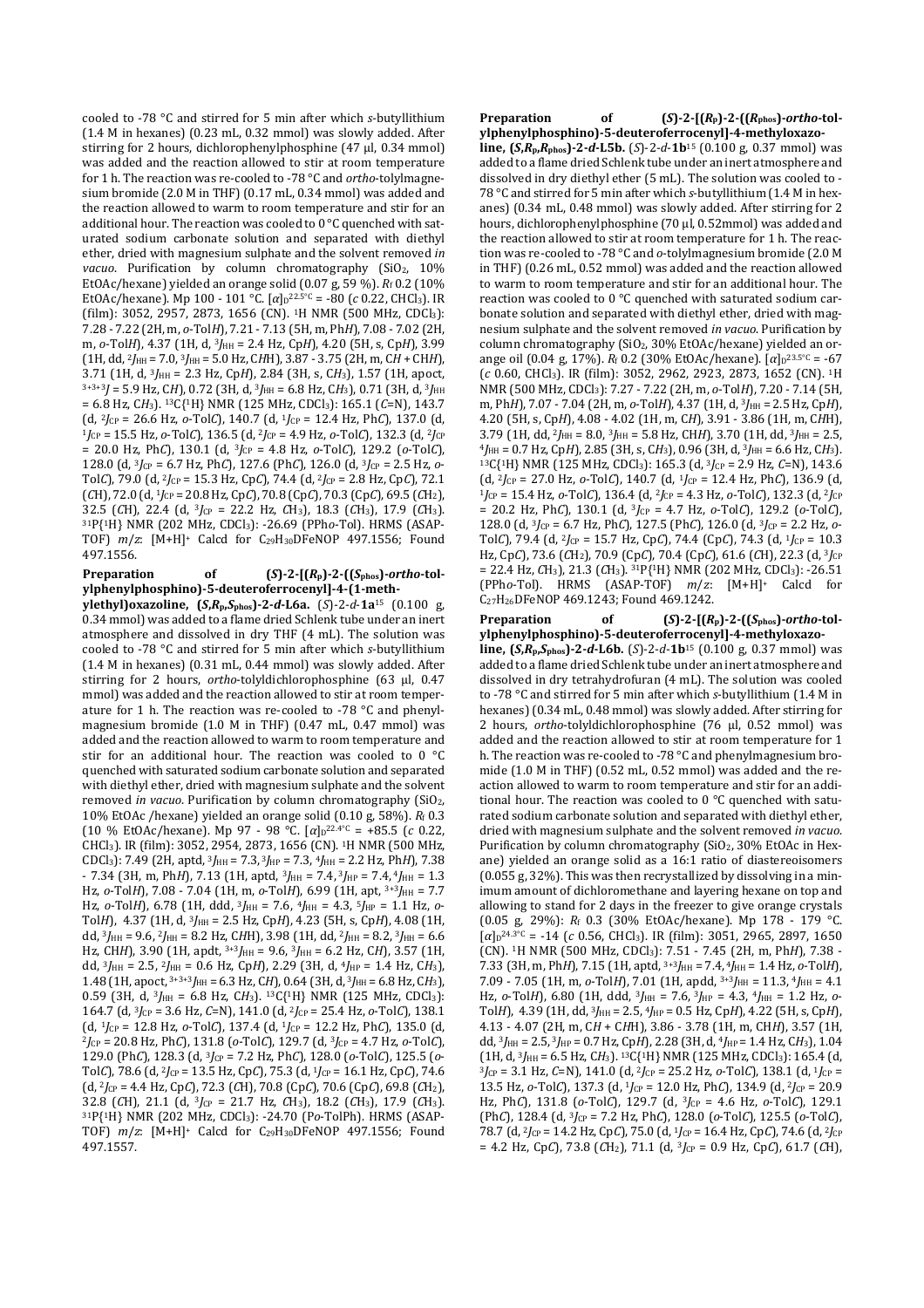21.5 (*C*H3), 21.2 (d, 3*J*CP = 21.2 Hz, *C*H3). 31P{1H} NMR (202 MHz, CDCl3): -24.02 (P*o*-TolPh). HRMS (ASAP-TOF) *m*/*z*: [M+H]+ Calcd for C27H25DFeNOP+H+ 469.1243; Found 469.1236.

**General Procedure for Allylic Alkylation.** Ligand (0.0125 mmol) and  $[Pd(ally)]Cl<sub>2</sub>$  (0.0019 g, 0.005 mmol) were added to a flame dried Schlenk tube, dissolved in dichloromethane (0.85 mL) and allowed to stir for 30 min at room temperature. In a separate flask, racemic 1,3-diphenylallyl acetate (0.126 g, 0.50 mmol) was weighed out and subsequently dissolved in dichloromethane (0.85 mL). After 30 min, the acetate solution was added to the reaction vessel followed by dimethyl malonate (0.17 mL, 1.5 mmol), *N*,*O*bis(trimethylsilyl)acetamide (0.37 mL, 1.5 mmol) and KOAc (0.001 g, 0.01 mmol) in that order. The reaction was stirred at room temperature and monitored by TLC (SiO2, 5% EtOAc/hexane). After completion or 24 h (whichever came first), the reaction was quenched with saturated ammonium chloride, separated with diethyl ether, dried with magnesium sulphate and the solvent removed *in vacuo*. A crude 1H NMR was performed at this point to determine the conversion. Purification by column chromatography (SiO2, 5% EtOAc/hexane) gave the product as a colourless oil. Enantiomeric excess measurements was determined by chiral HPLC analysis using a CHIRALCEL OD-H; Eluent = 98:2 (Hexane:IPA); Flow rate =  $0.5$  mL min<sup>-1</sup>; Concentration =  $0.0015$  g mL<sup>-1</sup>, Injection volume = 5 µl. Major enantiomer RT = 18.8 min, Minor enantiomer RT = 17.3 min. 1H NMR (500 MHz, CDCl3) δ 7.34 - 7.27 (8H, m, Ph*H*), 7.26 - 7.18 (2H, m, PhH), 6.48 (1H, d,  $3J_{HH}$  = 15.7 Hz, HC=CH), 6.33  $(1H, dd, 3J<sub>HH</sub> = 15.7, 3J<sub>HH</sub> = 8.6 Hz, HC=CH$ , 4.27  $(1H, dd, 3J<sub>HH</sub> = 10.8,$ <sup>3</sup>*J*HH = 8.7 Hz, C*H*), 3.96 (1H, d, <sup>3</sup>*J*HH = 10.9 Hz, C*H*), 3.71 (3H, s, C*H*3), 3.52 (3H, s, C*H*3). 13C{1H}NMR (125 MHz, CDCl3): 168.4 (*C*=O), 167.9 (*C*=O), 140.3 (Ph*C*), 137.0 (Ph*C*), 132.0 (H*C*=CH), 129.3 (HC=*C*H), 128.9 (Ph*C*), 128.6 (Ph*C*), 128.0 (Ph*C*), 127.7 (Ph*C*), 127.3 (Ph*C*), 126.5 (Ph*C*), 57.8 (*C*H), 52.8 (*C*H3), 52.6 (*C*H3), 49.3 (*C*H). Matches previously reported data.<sup>32</sup>

## **ASSOCIATED CONTENT**

#### **Supporting Information**

The Supporting Information is available free of charge on the ACS Publications website.

Copies of the 1H, 13C, 31P NMR spectra, HPLC traces and details of the X-ray crystal structure determinations (PDF), together with the associated CIF files.

#### **Accession Codes**

CCDC 1916753, 1916752, and 1916751 contain the supplementary crystallographic data for this paper. These data can be obtained free of charge via www.ccdc.cam.ac.uk/data\_request/cif, or by emailing data\_request@ccdc.cam.ac.uk, or by contacting The Cambridge Crystallographic Data Centre, 12 Union Road, Cambridge CB2 1EZ, UK; fax: +44 1223 336033.

## **AUTHOR INFORMATION**

#### **Corresponding Author**

\*E-mail: chris.richards@uea.ac.uk.

#### **Notes**

The authors declare no competing financial interest.

## **ACKNOWLEDGMENT**

The EPSRC (EP/N019393/1) (R.A.A.) is thanked for financial support. We also thank the EPSRC National Mass Spectrometry Centre (University of Wales, Swansea).

## **REFERENCES**

(1) (a) *New Frontiers in Asymmetric Catalysis* (Eds.: Mikami, K.; Lautens, M.) Wiley, Hoboken. New Jersey **2007**. (b) *Asymmetric Catalysis on Industrial Scale: Challenges, Approaches and Solutions* (Eds: Blaser, H. U.; Federsel, H.-J.) Wiley,Weinheim **2010**.

(2) For illustrative recent examples see: (a) Burns, A. R.; González, J. S.; Lam, H. W. Enantioselective Copper(I)-Catalyzed Borylative Aldol Cyclizations of Enone Diones. *Angew. Chem. Int. Ed.* **2012**, *51*, 10827-10831. (b) Huang, K.; Li, S.; Chang, M.; Zhang, X. Rhodium-Catalyzed Enantioselective Hydrogenation of Oxime Acetates. *Org. Lett.* **2013**, *15*, 484-487. (c) Meng, F.; Haeffner, F.; Hoveyda, A. H. Diastereo- and Enantioselective Reactions of Bis(pinacolato)diboron, 1,3-Enynes, and Aldehydes Catalyzed by an Easily Accessible Bisphosphine-Cu Complex. *J. Am. Chem. Soc.* **2014**, *136*, 11304- 11307. (d) Fan, L.; Takizawa, S.; Takeuchi, Y.; Takenaka, K.; Sasai, H. Pd-catalyzed enantioselective intramolecular α-arylation of αsubstituted cyclic ketones: facile synthesis of functionalized chiral spirobicycles. *Org. Biomol. Chem*. **2015**, *13*, 4837-4840. (e) Xu, K.; Wang, Y.-H.; Khakyzadeh, V.; Breit, B. Asymmetric Synthesis of allylic amines *via* hydroamination of allenes with benzophenone imine. *Chem. Sci*. **2016**, *7*, 3313-3316. (f) Pujol, A.; Whiting, A. Double Diastereoselective Approach to Chiral *syn*- and *anti*-1,3-Diol Analogues through Consecutive Catalytic Asymmetric Borylations. *J. Org, Chem.* **2017**, *82*, 7265-7279.

(3) (a) Yoon, T. P.; Jacobsen, E. N. Privileged Chiral Catalysts. *Science* **2003**, *299*, 1691-1693. (b) *Privileged Chiral Ligands and Catalysts* (Ed.: Zhou, Q.-L.) Wiley-VCH, Weinheim **2011**.

(4) Miyashita, A.; Yasuda, A.; Takaya, H.; Toriumi, K.; Ito, T.; Souchi, T.; Noyori, R. Synthesis of 2,2'-bis(diphenylphosphino)-1,1' binaphthyl (BINAP), an atropisomeric chiral bis(triaryl)phosphine, and its use in the rhodium(I)-catalyzed asymmetric hydrogenation of α-(acylamino)acrylic acids. *J. Am. Chem. Soc*. **1980**, *102*, 7932- 7934.

(5) Togni, A.; Breutel, C.; Schnyder, A.; Spindler, F.; Landert, H.; Tijani, A. A Novel Easily Accessible Chiral Ferrocenyldiphosphine for Highly Enantioselective Hydrogenation, Allylic Alkylation, and Hydroboration. *J. Am. Chem. Soc*. **1994**, *116*, 4062-4066.

(6) Sturm, T.; Weissensteiner, W.; Spindler, F. A Novel Class of Ferrocenyl-Aryl-Based Diphosphine Ligands for Rh- and Ru-Catalysed Enantioselective Hydrogenation. *Adv. Synth. Cat.* **2003**, *345*, 160- 164.

(7) (a) Whitesell, J. K. *C*2 Symmetry and Asymmetric Induction. *Chem. Rev*. **1989**, *89*, 1581-1590. (b) Pfaltz, A.; Drury III, W. J. Design of chiral ligands for asymmetric catalysis: From  $C_2$ -symmetric P,P- and N,N-ligands to sterically and electronically nonsymmetrical P,N-ligands. *PNAS* **2004**, *101*, 5723-5726.

(8) For example, the diastereoisomers of Josiphos and Walphos used are a consequence of the highly diastereoselective lithiation of Ugi's amine, a precursor used in the synthesis of both ligands. See: Marquarding, D.; Klusacek, H.; Gokel, G.; Hoffmann, P.; Ugi, I. Stereoselective syntheses. VI. Correlation of central and planar chirality in ferrocene derivatives. *J. Am. Chem. Soc*. **1970**, *92*, 5389- 5393.

(9) For example see: (a) Li, W.; Zhang, X. Synthesis of 3,4-*O*-Isopropylidene-(3*S*,4*S*)-dihydroxy-(2*R*,5*R*)-bis(diphe-

nylphosphino)hexane and Its Application in Rh-Catalyzed Highly Enantioselective Hydrogenation of Enamides. *J. Org. Chem*. **2000**, *65*, 5871-5874. (b) Yan, Y.-Y.; RajanBabu, T. V. Ligand Substituent Effects on Asymmetric Induction. Effect of Structural Variations of the DIOP Ligand on the Rh-Catalyzed Asymmetric Hydrogenation of Enamides. *Org. Lett*. **2000**, *2*, 4137-4140. (c) Qiu, L.; Oi, J.; Pai, C.- C.; Chan, S.; Zhou, Z.; Choi, M. C. K.; Chan, A. S. C. Synthesis of Novel Diastereomeric Diphosphine Ligands and Their Applications in Asymmetric Hydrogenation Reactions. *Org. Lett*. **2002**, *4*, 4599- 4602. (d) Li, M.; Yuan. K.; Li, Y.-Y.; Cao, B.-X.; Sun, J.; Hou, X.-L. On the role of planar chirality in asymmetric catalysis: Improvement of enantioselectivity in the addition of diethylzinc to aldehydes with planar chiral 1,1'-*N*,*O*-ferrocenyl ligands. *Tetrahedron: Asymmetry* **2003**, *14*, 3347-3352. (e) Hu, X.-P.; Zheng, Z. Unsymmetrical Hybrid Ferrocene-Based Phosphine-Phosphoramidites: A New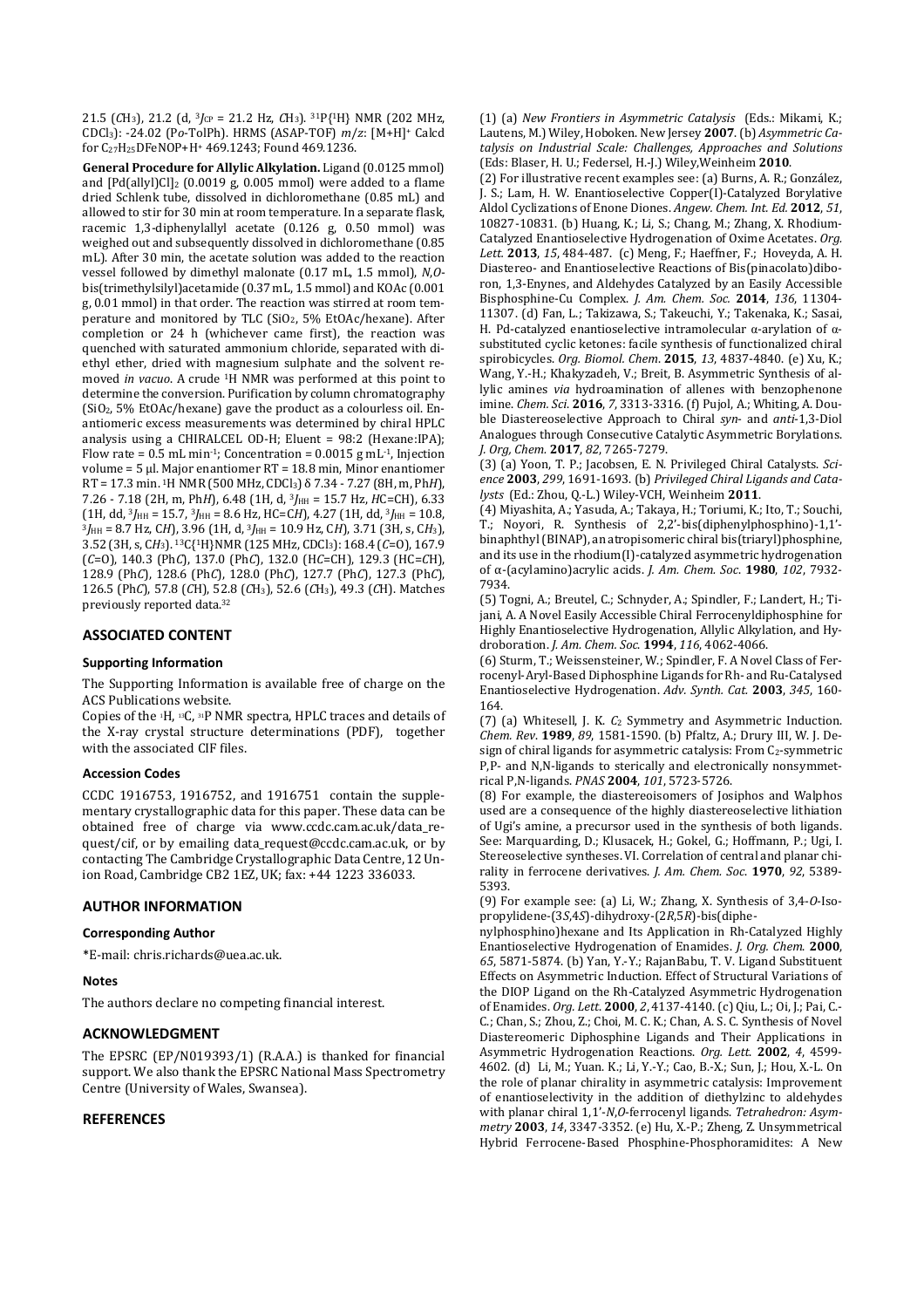Class of Practical Ligands for Rh-Catalyzed Asymmetric Hydrogenation. *Org. Lett*. **2004**, *6*, 3585-3588. (f) Song, X.-G.; Zhu, S.-F.; Xie, X-L.; Zhou, Q.-L. Enantioselective Copper-Catalyzed Intramolecular Phenolic O-H Bond Insertion: Synthesis of Chiral 2-Carboxy Dihydrobenzofurans, Dihydrobenzopyrans, and Tetrahydrobenzooxepines. *Angew. Chem. Int. Ed*. **2013**, *52*, 2555-2558.

(10) Three of the four possible diastereoisomers of a ferrocenebased ligand containing three elements of chirality have been synthesised and applied to ruthenium-catalysed hydrogenation and transfer hydrogenation. See: a) Schuecker, R.; Zirakzadeh, A.; Mereiter, K.; Spindler, F.; Weissensteiner, W. Synthesis, Coordination Behavior, and Structural Features of Chiral Amino-, Pyrazolyl- , and Phosphino-Substituted Ferrocenyloxazolines and Their Application in Asymmetric Hydrogenations. *Organometallics* **2011**, *30*, 4711-4719. b) Zirakzadeh, A.; Schuecker, R.; Gorgas, N.; Mereiter, K.; Spindler, F.; Weissensteiner, W. Ruthenium Complexes of Phosphino-Substituted Ferrocenyloxazolines in the Asymmetric Hydrogenation and Transfer Hydrogenation of Ketones: A Comparison. *Organometallics* **2012**, *31*, 4241-4250.

(11) Sammakia, T.; Latham, H. A. Ligand effects on the stereochemistry of the metalation of chiral ferrocenyloxazolines. *J. Org. Chem*. **1995**, *60*, 6002-6003.

(12) (a) Richards, C. J.; Damalidis, T.; Hibbs, D. E.; Hursthouse, M. B. Synthesis of 2-[2-(Diphenylphosphino)ferrocenyl]oxazoline Ligands. *Synlett* **1995**, 74-76. (b) Nishibayashi, Y.; Uemura, S. Asymmetric Synthesis and Highly Diastereoselective *ortho*-Lithiation of Oxazolinylferrocenes. *Synlett* **1995**, 79-81. (c) Richards, C. J.; Mulvaney, A. W. Synthesis of Phosphinoferrocenyloxazolines. New Ligands for Asymmetric Catalysis. *Tetrahedron: Asymmetry* **1996**, *7*, 14191430.

(13) Examples for each metal include: (a) Pd: You, S.-I.; Hou, X.-L.; Dai, L.-X.; Yu, Y.-H.; Xia, W. Role of Planar Chirality of *S*,*N* and *P*,*N*-Ferrocene Ligands in Palladium-Catalyzed Allylic Substitutions. *J. Org. Chem*. **2002**, *67*, 4684-4695. (b) Ru: Onodera, G.; Nishibayashi, Y.; Uemura, S. Ir- and Ru-Catalyzed Sequential Reactions: Asymmetric α-Alkylative Reduction of Ketones with Alcohols. *Angew. Chem. Int. Ed*. **2006**, *45*, 3819-3822. (c) Ir: Lu, S.-M.; Han, X.-W.; Zhou, Y.-G. Asymmetric Hydrogenation of Quinolines Catalyzed by Iridium with Chiral Ferrocenyloxazoline Derived N,P Ligands. *Adv. Synth. Cat*. **2004**, *346*, 909-912. (d) Ag: Liu, K.; Xiong, Y.; Wang, Z.- F.; Tao, H.-Y.; Wang, C.-J. Ligand-controlled stereodivergent 1,3-dipolar cycloaddition of azomethine ylides with 3-methyl-4-nitro-5 styrylisoxazoles. *Chem. Commun*. **2016**, *52*, 9458-9461. (e) Cu: Wei, L.; Zhu, Q.; Xu, S.-M.; Chang, X.; Wang, C.-J. Stereodivergent Synthesis of α,α-Disubstituted α-Amino Acids via Synergistic Cu/Ir Catalysis. *J. Am. Chem. Soc*. **2018**, *140*, 1508-1513. (f) Ni: Hernandez, L. W.; Klöckner, U.; Pospech, J.; Hauss, L.; Sarlah, D. Nickel-Catalyzed Dearomative *trans*-1,2-Carboamination. *J. Am. Chem. Soc*. **2018**, *140*, 4503-4507.

(14) In this Letter compounds that differ only by the presence or absence of deuterium have the same number. In all cases position 1 of the substituted cyclopentadienyl ring is attached to the oxazoline substituent. Planar chiral configurations are assigned by the Schlögl convention. See: (a) Schlögl, K.; Fried, M. Über Optisch Aktive Kohlenwasserstoffe der Ferrocenreihe. *Tetrahedron Lett*. **1963**, *4*, 1473. (b) Schlögl, K.; Fried, M.; Falk, H. Die relative Konfiguration von optisch aktiven, α-disubstituierten Ferrocenderivaten. *Monatsh. Chem*. **1964**, *95*, 576-597.

(15) Arthurs, R. A.; Richards, C. J. Deuterium as a Stereochemically Invisible Blocking Group for Chiral Ligand Synthesis. *Org. Lett.* **2017**, *19*, 702-705.

(16) (a) Pietrusiewicz, K. M.; Zablocka, M. Preparation of Scalemic P-Chiral Phosphines and Their Derivatives. *Chem. Rev*. **1994**, *94*, 1375-1411. (b) Grabulosa, A.; Granell, J.; Muller, G. Preparation of optically pure *P*-stereogenic trivalent phosphorus compounds. *Coord. Chem. Rev*. **2007**, *251*, 25-90. (c) Kolodiazhnyi, O. I. Recent developments in the asymmetric synthesis of *P*-chiral phosphorus compounds. *Tetrahedron: Asymmetry* **2012**, *23*, 1-46. (d) Dutartre, M.; Bayardon, J.; Jugé, S. Applications and stereoselective syntheses of P-chirogenic phosphorus compounds. *Chem. Soc. Rev.* **2016**, *45*, 5771-5794.

(17) (a) Segi, M.; Nakamura, Y.; Nakajima, T.; Suga, S. Preparation of Optically Active Phosphine Oxides by Regioselective Cleavage of Cyclic Phenylphosphonite with Alkyl Halides. *Chem. Lett*. **1983**, 913-916. (b) Jugé, S.; Stephan, M.; Laffitte, J. A.; Genet, J. P. Efficient Asymmetric Synthesis of Optically Pure Tertiary Mono and Diphosphine Ligands. *Tetrahedron Lett*. **1990**, *31*, 6357-6360. (c) Corey, E. J.; Chen, Z.; Tanoury, G. J. A New and Highly Enantioselective Synthetic Route to P-Chiral Phosphines and Diphosphines. *J. Am. Chem. Soc*. **1993**, *115*, 11000-11001. (d) Kolodiazhnyi, O. I.; Grishkun, E. V. Simple Route to Chiral Organophosphorus Compounds. *Tetrahedron: Asymmetry* **1996**, *7*, 967-970. (e) Rippert, A. J.; Linden, A.; Hansen, H. J. Formation of Diastereomerically Pure Oxazaphospholes and Their Reaction to Chiral Phosphane-Borane Adducts. *Helv. Chim. Acta* **2000**, *83*, 311-321.

(18) (a) Chen, W.; Mbafor, W.; Roberts, S. M.; Whittall, J. A Very Simple, Highly Stereoselective and Modular Synthesis of Ferrocene-Based P-Chiral Phosphine Ligands. *J. Am. Chem. Soc*. **2006**, *18*, 3922-3923. (b) See also: Chen, W.; Roberts, S. M.; Whittall, J.; Steiner, A. An efficient and highly stereoselective synthesis of new *P*chiral 1,5-diphosphanylferrocene ligands and their use in enantioselective hydrogenation. *Chem. Commun*. **2006**, 2916-2918.

(19) CCDC 1916753, 1916752, and 1916751 (**L3a**, **L4a**, **L6b**) contain the supplementary crystallographic data for this paper. These data can be obtained free of charge from The Cambridge Crystallographic Data Centre.

(20) Hoppe, D.; Paetow, M.; Hintze, F. Stereodivergent Enantioselective Synthesis by Exploiting Unusually Large Kinetic H/D Isotope Effects on Deprotonation. *Angew. Chem., Int. Ed. Engl*. **1993**, *32*, 394-396.

(21) Schwenk, R.; Togni, A. P-Trifluoromethyl ligands derived from Josiphos in the Ir-catalysed hydrogenation of 3,4-dihydroisoquinoline hydrochlorides. *Dalton Trans.* **2015**, *44*, 19566-19575.

(22) The electron-rich nature of the ferrocenyl substituent increases the p-character of the lone pair orbital reducing the energy required for rehybridization to the trigonal planar transition state needed for epimerisation. This can be countered by use of an electron-withdrawing substituent on phosphorus. See reference 21.

(23) Kropp, P. J.; Breton, G. W.; Craig, S. L.; Crawford, S. D.; Durland, Jr. W. F.; Jones, III, J. E.; Raleigh, J. S. Surface-Mediated Reactions. 6. Effects of Silica Gel and Alumina on Acid-Catalyzed Reactions. *J. Org. Chem*. **1995**, *60*, 4146-4152.

(24) Epimerisation was not a problem during chromatography provided the time taken was less than *ca.* 20 min (excepting relatively polar ligand **L5b** which was not separated readily). Use of alumina resulted in no separation.

(25) Carey, J. V.; Barker, M. D.; Brown, J. M.; Russell, M. J. H. Preparation of enantiomerically pure phosphine oxides by nucleophilic displacement chemistry using oxazaphospholidines. *J. Chem. Soc., Perkin 1* **1993**, 831-839.

(26) Burford, N.; Losier, P.; Phillips, A. D.; Ragogna, P. J.; Cameron, T. S. Nitrogen Ligands on Phosphorus(III) Lewis Acceptors: A Versatile New Synthetic Approach to Unusual N-P Structural Arrangements. *Inorg. Chem*. **2003**, *42*, 1087-1091.

(27) Correction values determined from the comparison of the 31P NMR value for PPh<sub>3</sub> (-6.0 ppm) with the values for FcPPh<sub>2</sub> (-15.4) and  $o$ -TolPPh<sub>2</sub> (-12.4). On the same basis, starting with Ph<sub>2</sub>PCl (81), the estimated value for  $(S, S_p)$ -3 is *ca.* 65, and thus also compatible with the observed intermediate.

(28) Related phosphinooxazoline ligands containing a phosphorus-based stereogenic centre have been synthesised with modest diastereocontrol. Distinct matched/mismatched outcomes were observed for the palladium catalysed allylic alkylation of cyclic substrates. See: (a) Peer, M.; de Jong, J. C.; Kiefer, M.; Langer, T.; Rieck, H.; Schell, H.; Sennhenn, P.; Sprinz, J.; Steinhagen, H.; Wiese, B.; Helmchen, G. Preparation of chiral phosphorus, sulfur and selenium containing 2-aryloxazoline. *Tetrahedron* **1996**, *52*, 7547- 7583. (b) Kudis, S.; Helmchen, G. Enantioselective Allylic